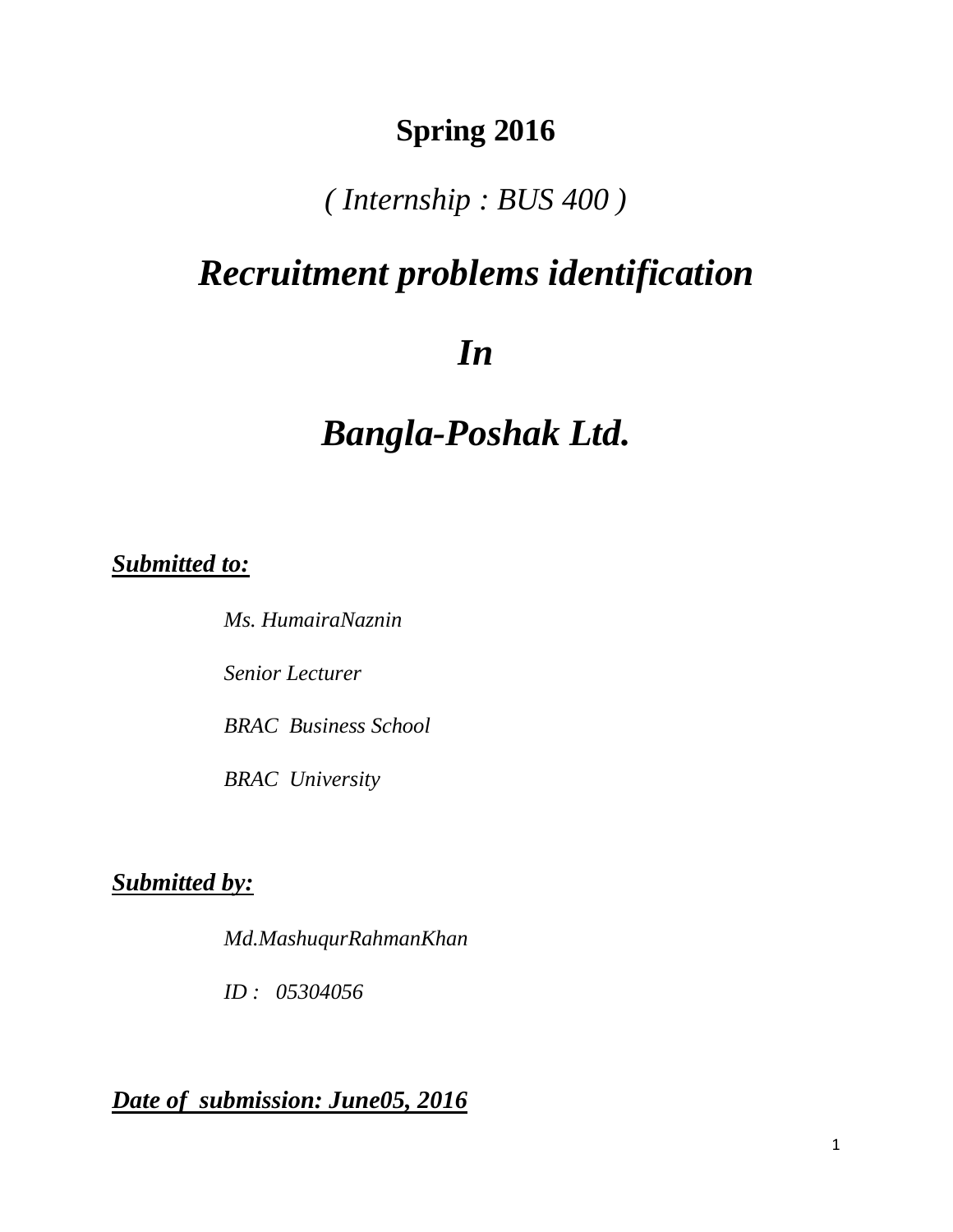June 05, 2016 Ms. HumairaNaznin Senior Lecturer Brac Business School 66, Brac University, Mohakhali, Dhaka – 1212

#### **Subject : Letter of Transmittal for the Internshipreport submit for BBA.**

Dear Madam,

This is a great pleasure for me to submit the report on "Recruitment problemsidentificationInBangla-Poshak Ltd." as a Final internship report of a compulsory course, BUS-400 in BBA.

 Working in Bangla-Poshak Ltd., was an experience for me. I hope this knowledge will facilitate me a lot in my future career activities.

With my limited knowledge,I tried to make the report informative and worthwhile with theoretical knowledge. In spite of this, there may be some mistakes in preparing the report and hope that these mistakes will be taken softly and executed as your student. I appreciate your opportunity that you provided through assigning me to effort on this report.

Submitted for your kind consideration.

Yours faithfully

Md.MashuqurRahman Khan

ID : 05304056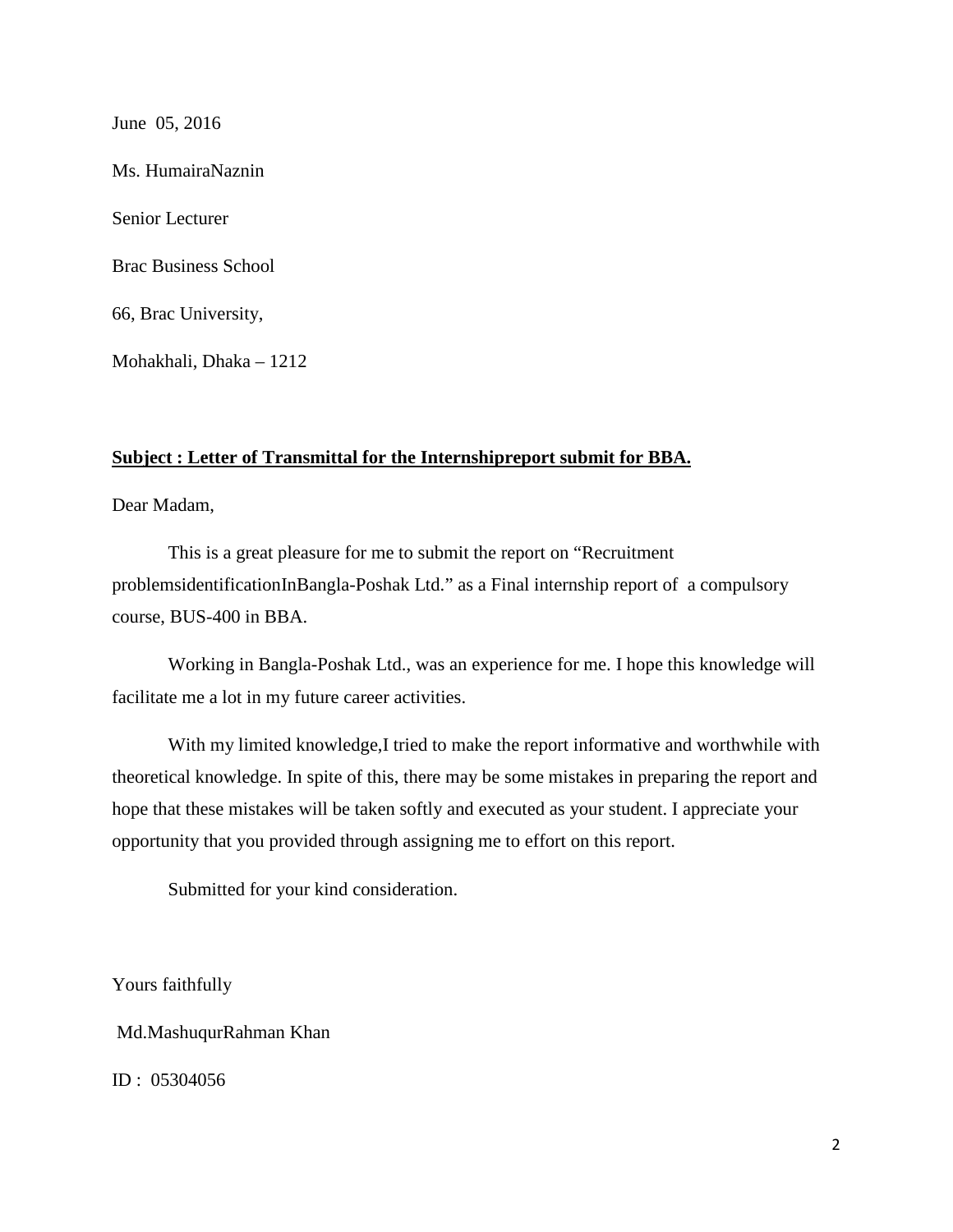## **Acknowledgement**

Firstly, I would like to thank the Almightyto give us opportunity to study in BRAC University, one of the reputed universities in Bangladesh.

 I would like to convey sincere gratitude and warm thanks to our respected teacher Ms.HumairaNaznin,Senior Lecturer, Brac Business School, for her valuable instructions during the intern paper work.

 I also express my warm gratitude and thanks to *Mr. Mohammed Sohel*,Managing Director, Bangla-Poshak Ltd., for his kind prior permission and help.

 Special thanks to Mr*.*JotiJoinuddin(Finance consultant), to help me by giving interview and relevant data.

It would have been quite impossible to give it a final shape without their encouragement.

 And lastly heartiest thanks and deepest gratefulnessprovide to our parents and family members for their long encouragement, persistence , forfeit showed to us during our study period.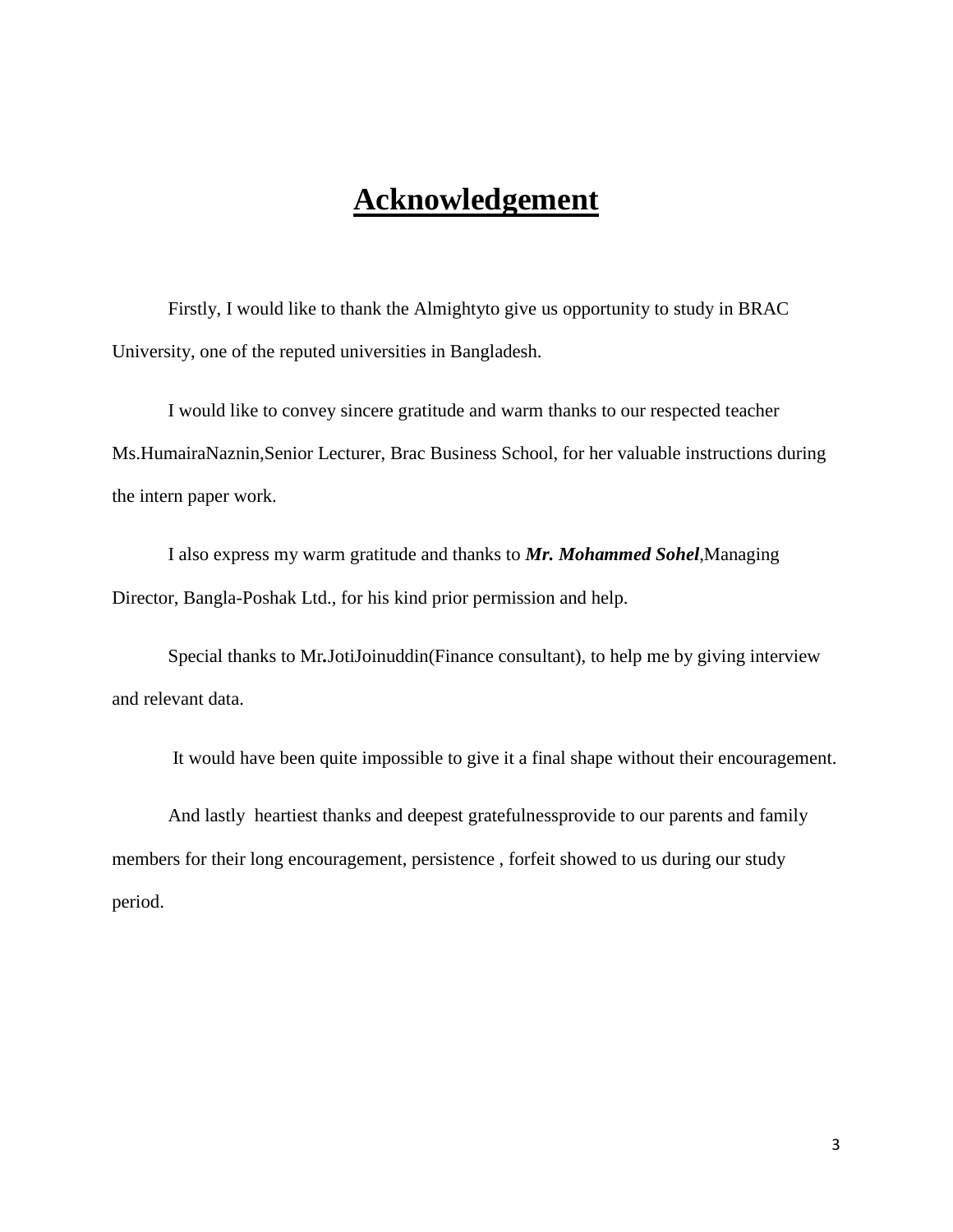# *Table ofContents*

| <b>Topic</b>                                   | Page number |
|------------------------------------------------|-------------|
| Executive summary                              | 5           |
| Chapter1:                                      |             |
| Introduction                                   | 6           |
| Organizational history                         | 6           |
| Service Offerings                              | 7           |
| Operational ORGANOGRAM                         | 8           |
| Vision for the future                          | 8           |
| <b>Chapter2:</b>                               |             |
| Description/Nature of the job(s)               | 9           |
| Different aspects of job performance           | 9           |
| Critical observations and recommendations      | 10          |
| <b>Chapter 3:</b>                              |             |
| Summery, Objective of the project, Methodology | 11          |
| Limitations                                    | 12          |
| # Main body of report                          |             |
| <b>Staffing</b>                                | 13          |
| Internal recruitment process                   | 13          |
| External recruitment process                   | 16          |
| <b>Overall Selection Process</b>               | 17          |
| Human Resource planning                        | 18          |
| Chapter4:                                      |             |
| # Analysis                                     | 22          |
| Results/comments and discussions               | 24          |
| Chapter 5:                                     |             |
| Recommendations                                | 27          |
| Conclusion                                     | 28          |
| Reference                                      | 30          |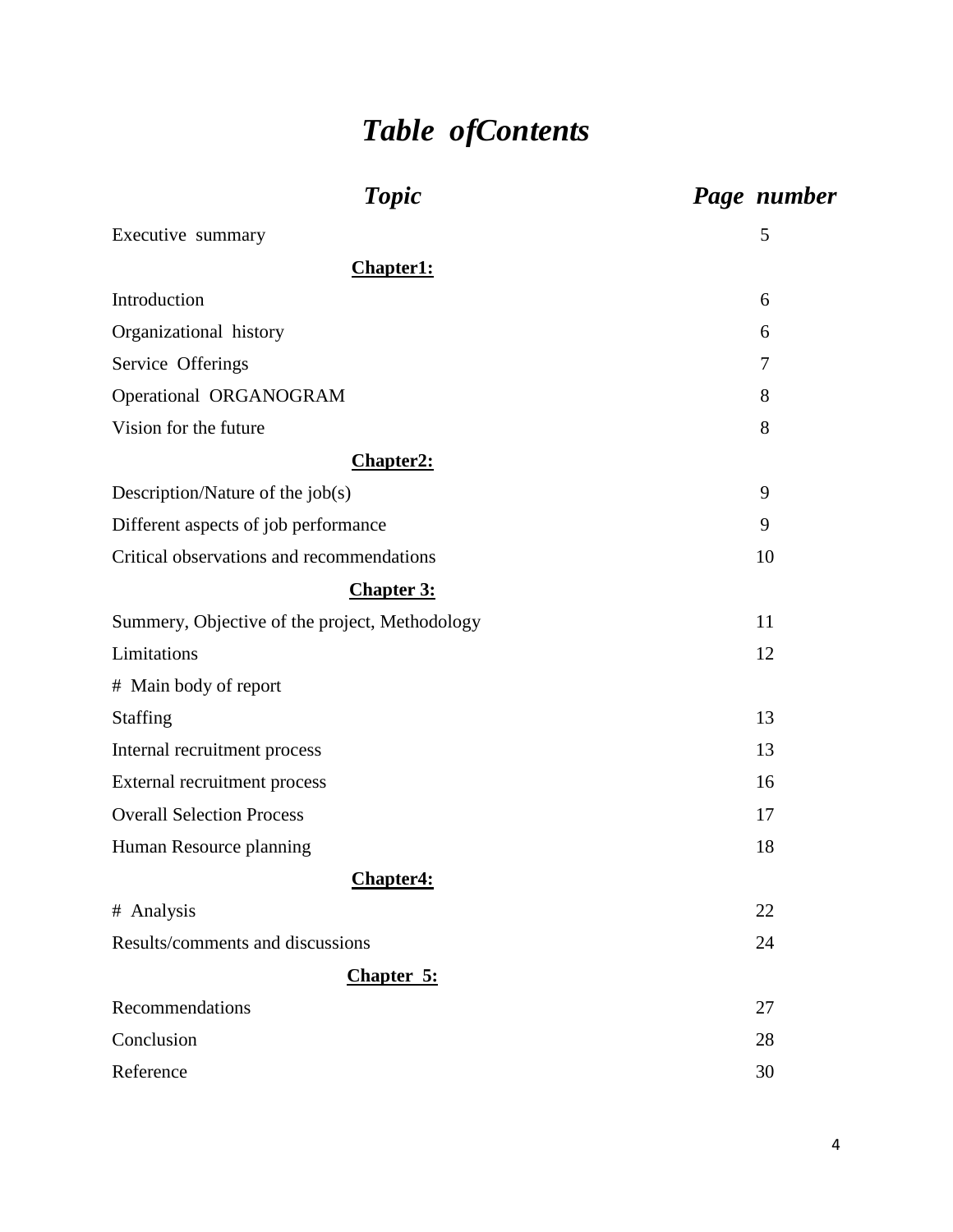## **Executive summary**

As a part of my BBABrac University academic requirement, I have worked inBangla Poshak Ltd, aexport based garments factory situated in Gazipurfor three months internship program.

Based on my internship experience,I have prepared an internship report on the "Recruitment problems identification In Bangla-Poshak Ltd.".

 I was assigned to the HR department of Bangla-Poshak Ltd. as an intern undersupervision of the Managing Director of the company.Recruitment and Selection in Bangla-Poshak Ltd. is an integral part of the organization. The HRdepartment of Bangla-Poshak Ltd.attempts to accomplish the HR functions of the organizationeffectively.

In this report I have briefly provided the overview of the company. Then I have outlined the HRBasic practices of the company. Then I have discussed in detail my internship topic activitiesofBangla-Poshak Ltd. I have tried to effectively integrate the knowledge that I gained throughmy works with my employment as an intern in the company.

I have also conducted some interview to write in this report. After completing the interview, I have provided theanalysis of the interview. Then, I went on to discuss about the findings regarding theemployee perception of the company.

In the final part of the internship report, I provided some recommendations and conclusion,which in my opinion would help improve the employee observation of the company ifimplemented.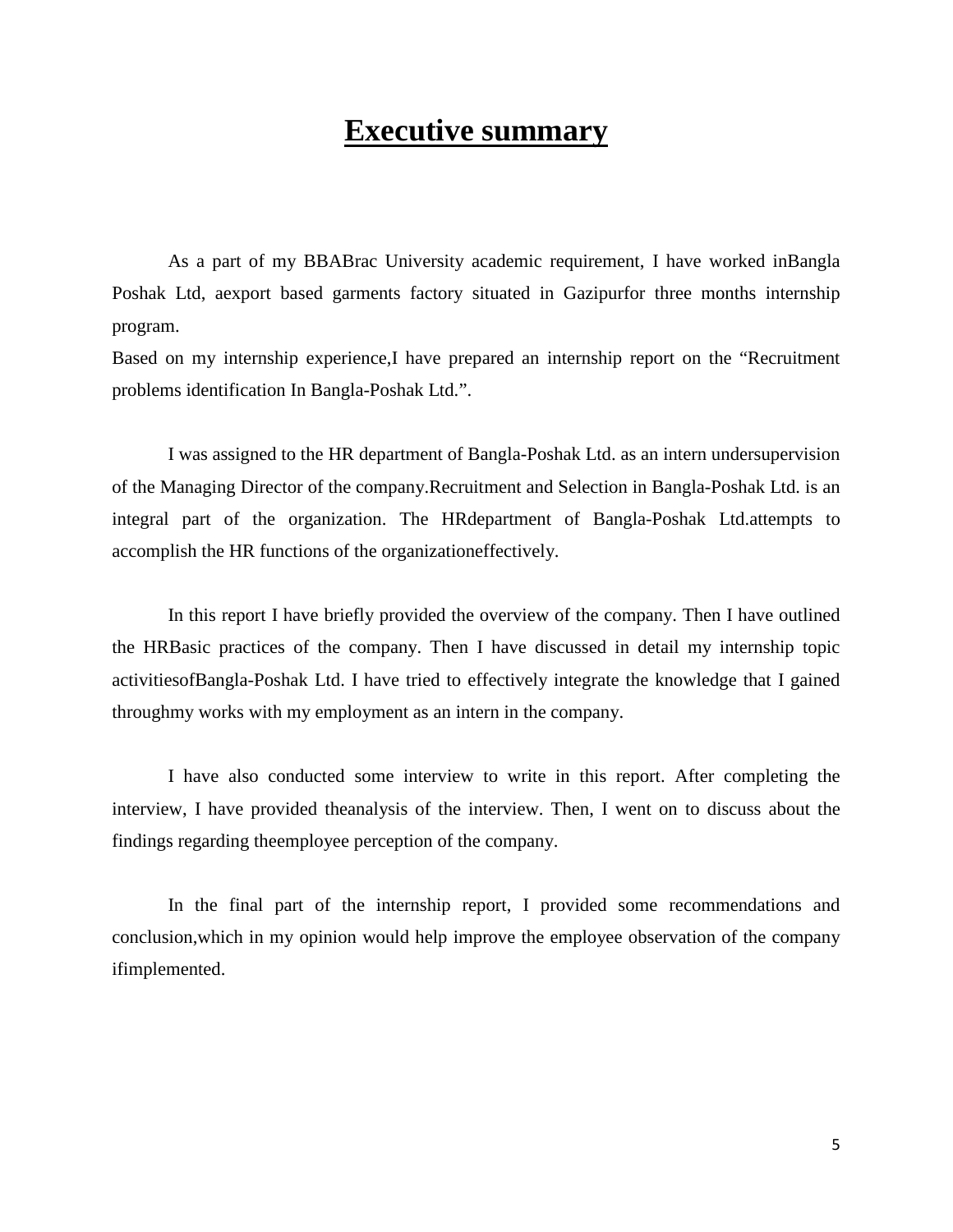### **Chapter 2**

### **Introduction**

 Bangla Poshak is a 100% export based knit garments manufacturer with about 1000 skilled and semi-skilled workers.

Bangla Poshak works on various types of products. Presently Bangla Poshak is producing bulk quantity of kids wear as well as gents and ladies fashion wear. Bangla Poshak factory ensures encompassing the clock quality production supported by efficient labor forces and management who wants to develop further. Bangla Poshak deliver whattheyassure and believe in long-term business relation and association. Bangla Poshak's goal is to provide high quality products and superior services at the most competitive prices.

### **OrganizationHistory:**

Bangla Poshak came into being in 2007 to be one of the single sources of competitive lead for its buyers. Production undercarefully done quality check, cutting- edge machines and trained workers took no time to take Bangla Poshak standard to a special height. Bangla Poshak's un-swaying promise backed by firmed dedication made it clear to customers that Bangla Poshak has come to stay. Soon most desirable buyers in the production awarded Bangla Poshak Ltd. with their businesses.

To bring the services under one roof Bangla Poshak Ltd. makes it a point to produce quality fabric of its own. It ensures the quality and reduces the risk of external dependency. The state of the art machines also guarantee the green environment in the factory.

- Bangla PoshakLtd. believes in 3 Ps.
	- profit,
	- **people** and
	- **planet.**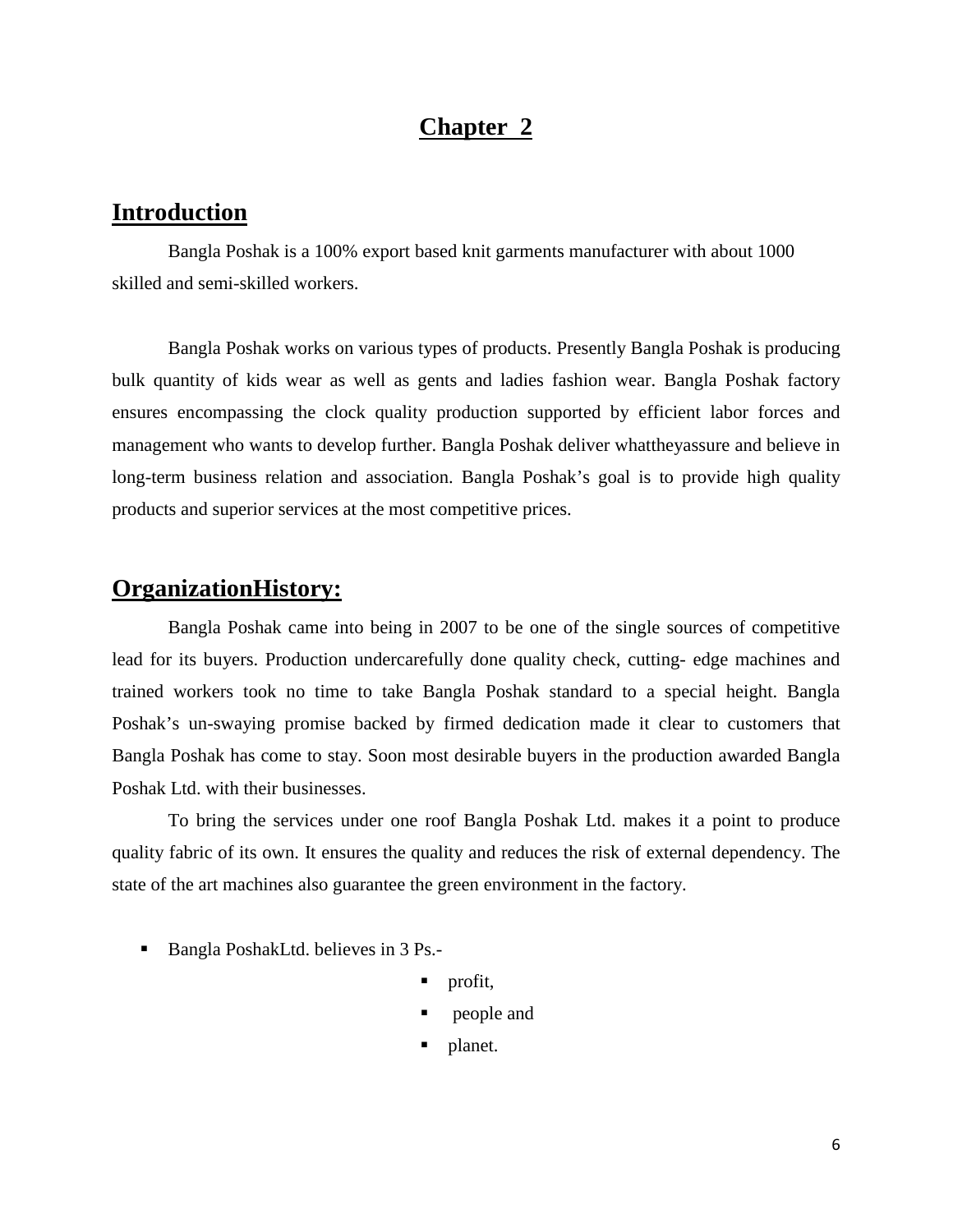## **Service Offerings :**

Presently Bangla Poshak Ltd. is producingset quantity of

- Kids wear as well as
- **Gents** and
- Ladies style wear as per trends and orders.

 Factory ensures round the clock quality manufacture supported by efficient labor forces and management who want to grow further. Bangla Poshak Ltd.conveys what promises and believes in long -term business relation and involvement.

 Bangla Poshak's goal is to provide high quality products and superior services at the most competitive prices.

- $\triangleright$  Types of working area :
- Garments Unit
- **Embroidery Unit**
- **Knitting Unit**
- **Printing Unit**
- $\triangleright$  Production Capacity

Presently our Production Capacity is 32,000 dozen indispensable T-shirt per month. Production pilot time is 60 to 90 days.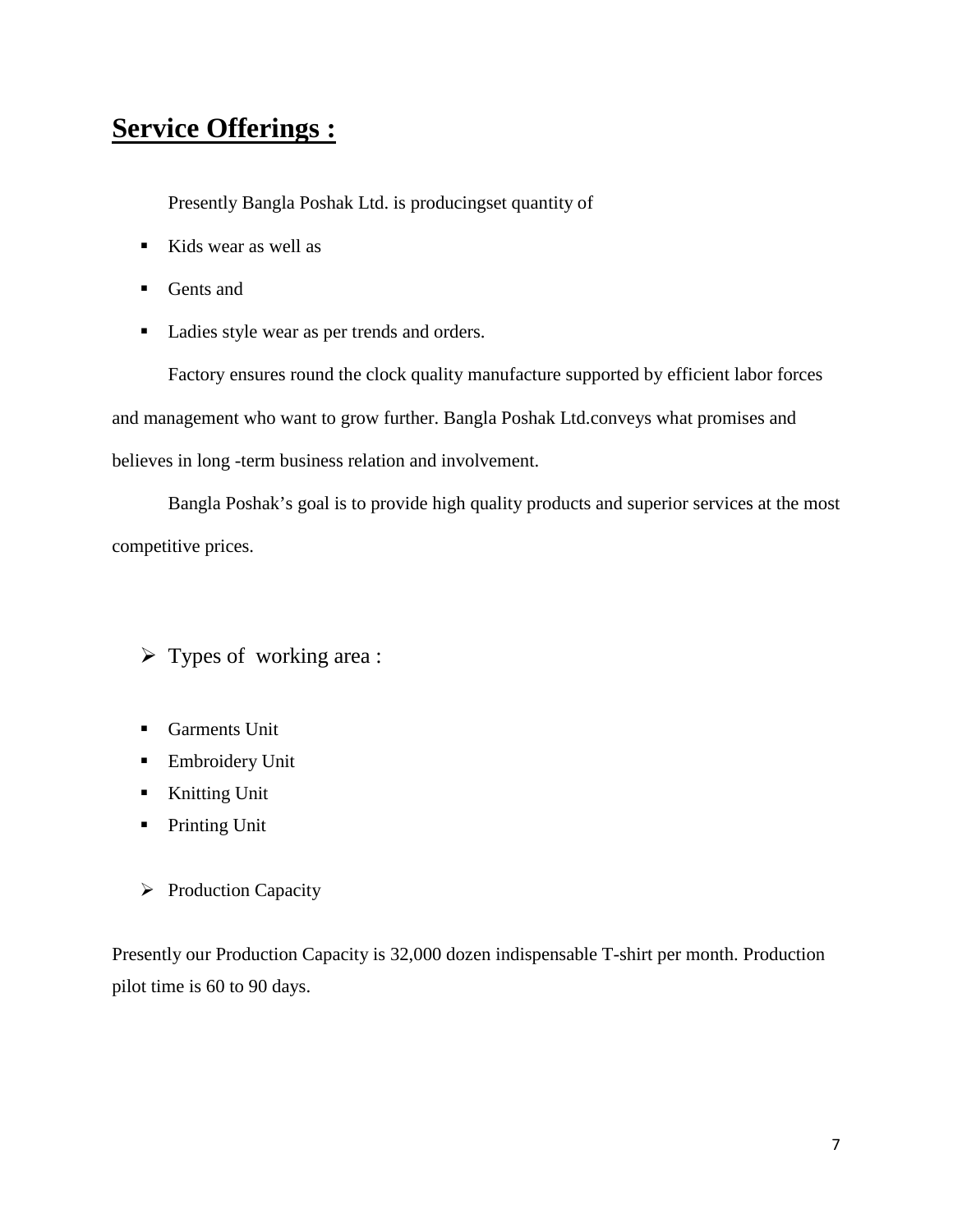### **Operational Organogram:**



### **Vision for thefuture:**

To maintain development in the Garments industry sector by following the Total Quality Management (TQM) processes.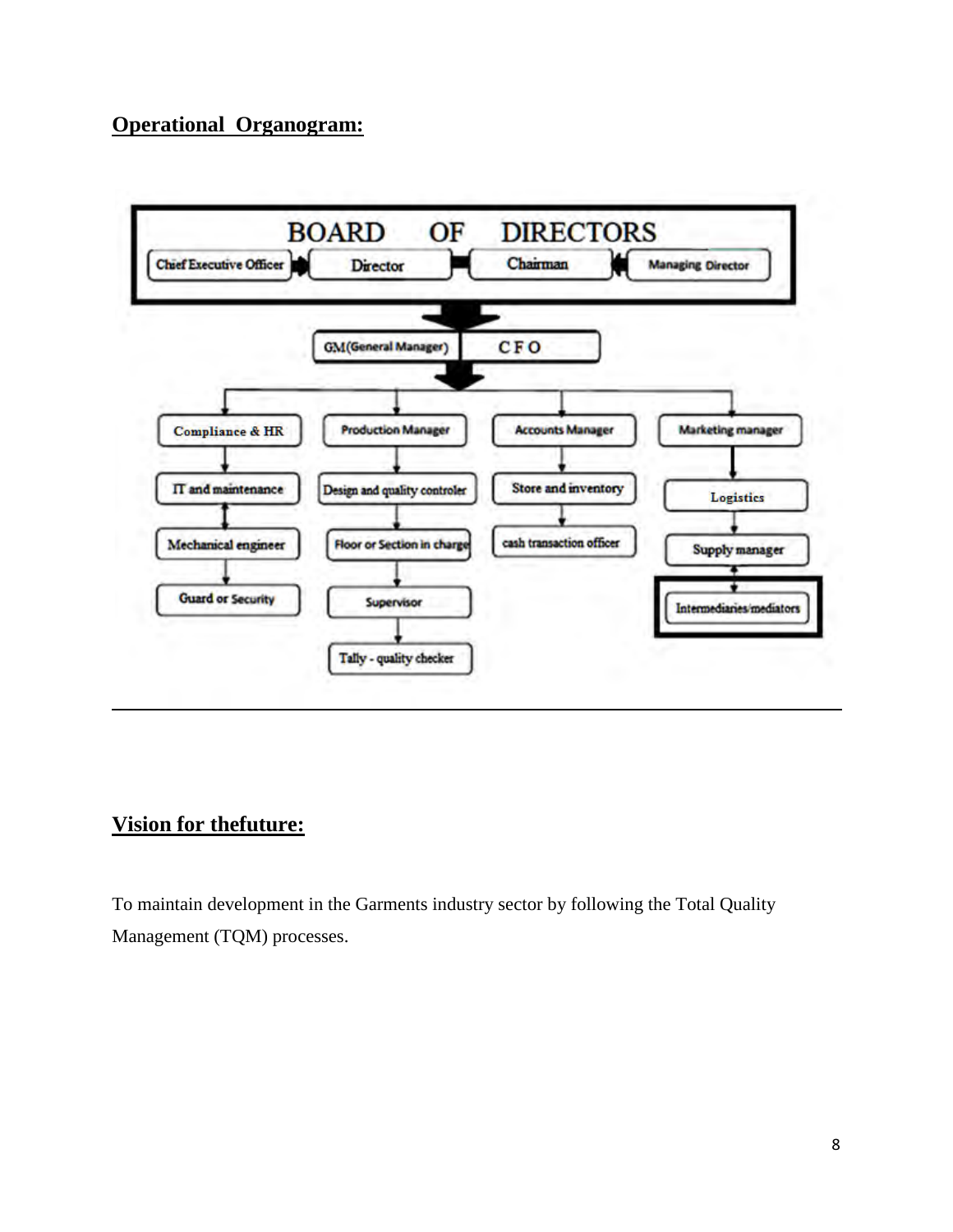## **Chapter 3**

### **Description/Nature of the job(s):**

The External recruitment process is to attract and identify job applicants from outside the organization. The internal recruitment process is to attract and recognize job applicants among individuals who are already doing job in that organization. From among applicants, hiring decisions are to be made.

## **Specific responsibilities of the job(s):**

Recruitment process is activated to know

- $\checkmark$  where,
- $\checkmark$  how or
- $\checkmark$  when

to look for proper qualified candidates.

### **Different aspects of job performance:**

- Plan phaseto identify applicants
- Time sequence of lead concerns
- Search location in-house or external recruit, open, close or targeted.
- Centralized or decentralized functions
- **Medium for communication developing**
- Contract types, Budgeting, Develop guide
- Select, Train and appraise recruiters.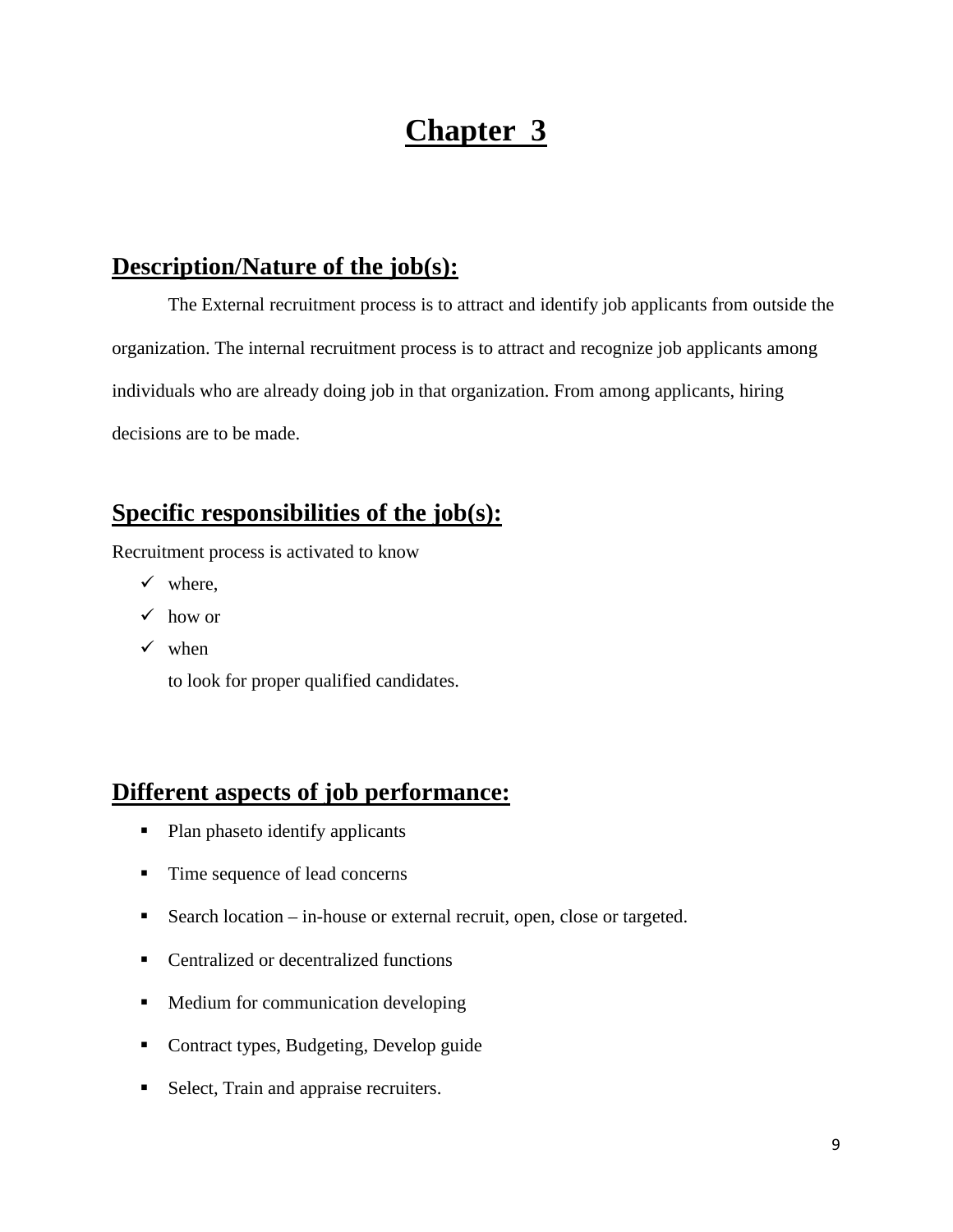### **Critical observations and recommendations:**

Should understand clearly pools, job post skill inventories, nominations, employee referrals .

Also legal issues should be considered.

 Recommended to respect seniority, as appropriate but prioritize skills and expertise. If need should give instructions, comment and train. Also should be conscious about slang words.

 Mechanism of business should be made in glass made limit, by a social-secured Bangladeshi culture promote, to attract women to all level of jobs within the organization.

 Employee attendance database monitor scanner is set up just a month back to promote better discipline in factory.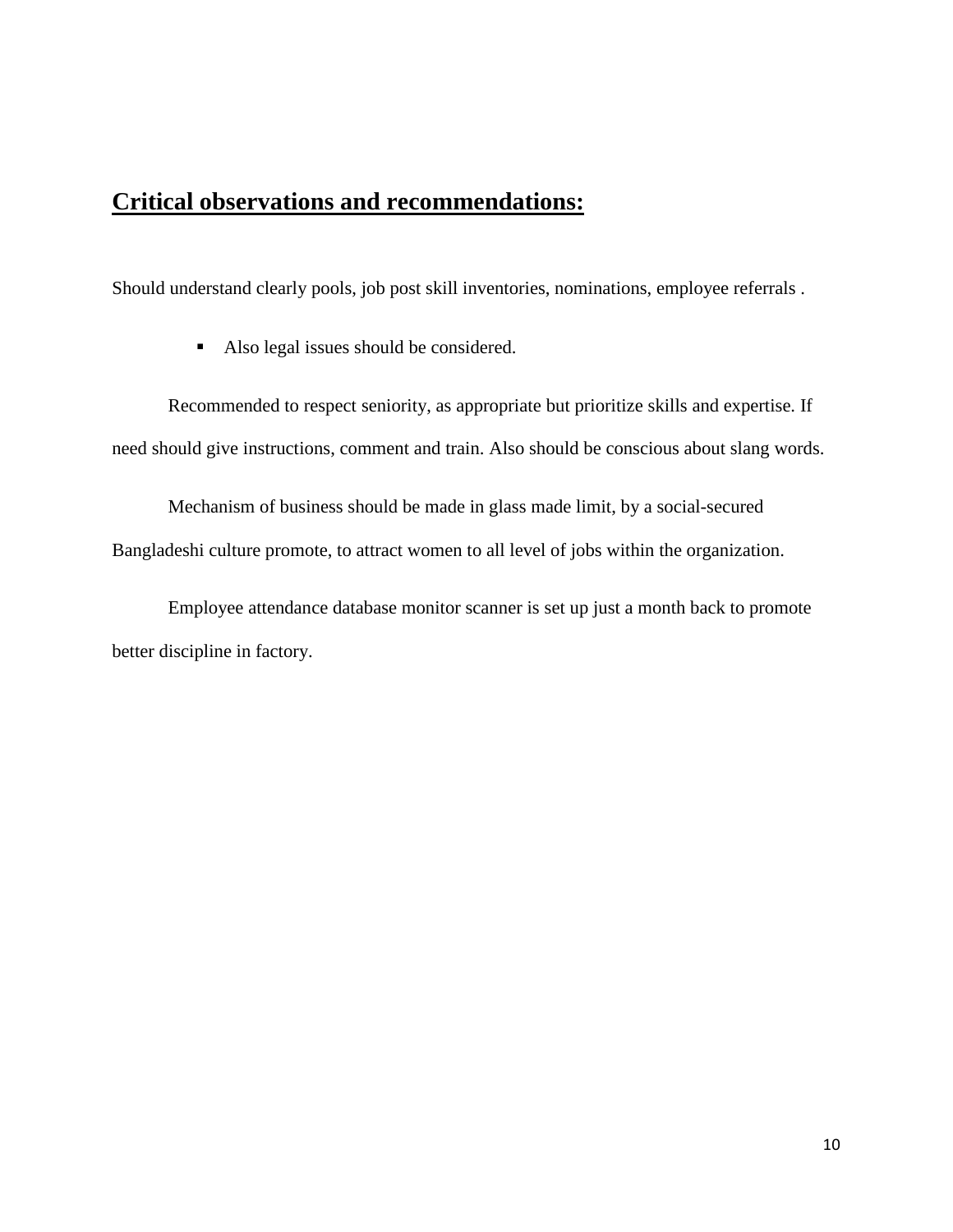### **Chapter 4**

#### **Summary :**

 Recruitment is the initial stage of staffing which involves identification and attraction activities by both company and applicant. The company seeks individuals by attracting so that they become job applicant. The applicant attempts to identify company with opportunities to do job .

 Bangla Poshakis followingS**trategy for quality**. To promote brand, continuous quality check, timely delivery service is maintained with firm guide.Bangla-PoshakLtd. considers them in the growth stage of the corporate unit strategy.

#### **Objective of the project :**

There are several fundamental objectives of this internship paper :

- To know human resourcedepartment working techniquesin organization, and
- To resolve problems of recruit procedures, to the achievement of organizational goals.
- Whether there is any discrimination in their functions of HRM.

#### **Methodology :**

 In order to complete this report, I took primary data by interviewing of variousemployeesof BanglaPoshak.And also observation method: from my concept of done works. And got various secondary data from company database and also from journals of the Statistics & research division (Export promotion Bureau), Kawran Bazar library. I also took data from Bangla-Poshak's own website.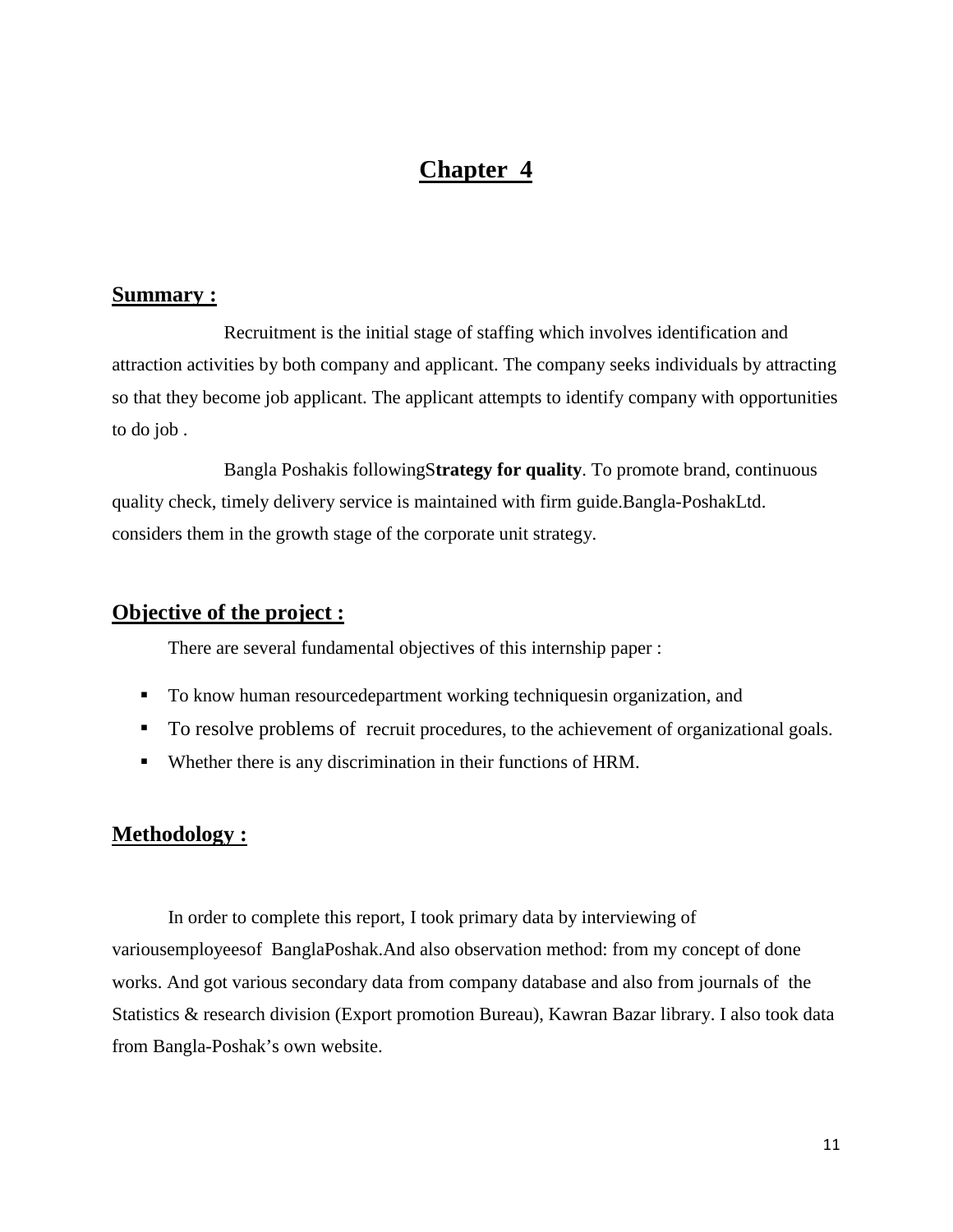The research itself is of Qualitative research.In the qualitative part it is an unstructured, exploratory research methodology based on small questions, indented to provide insight and understanding of the selection and recruitment activity.

### **Limitations :**

There were restrictions on disclosing company confidential information. So, I could not collect every part of data while surfing for ideas.

A relatively short period of internship may also be a reason to possiblyoverlook certain misunderstandings or unfound details that may be of valuedimportance.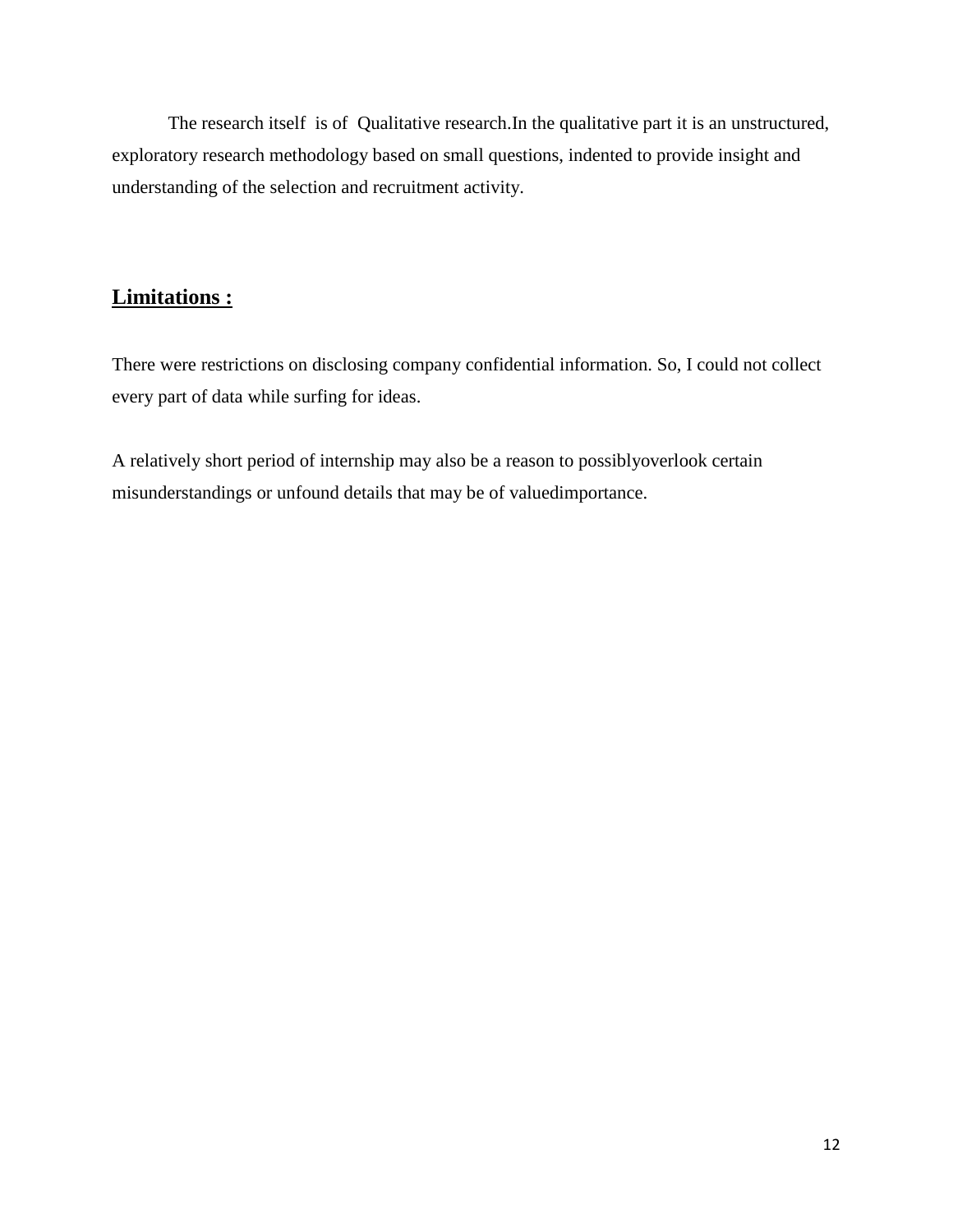## **Staffing :**

In-house deserving candidates within the company will be preferred before choosing from outside. The vacancy will be circulated by HR department on company notice boards, for internal candidates to apply as part of the search.

If qualified candidate(s) is/are not available internally, then application will be wanted from external candidates through advertisement in national dailies, on line job sites etc.

## **Internal recruitment process :**

#### **Planning phase issues (Organizational and Administrative issues)**

#### **Planning Phase (Organizational issues) :**

 During Internal recruiting processing Bangla-Poshak Ltd. follows the traditional mobility path where they only allow the upward movement according to promotional ladders. Here employee working in the organization at a level can be moved to upward if the recruitment is needed.

#### **Planning Phase (Administrative issues) :**

For recruitment strategy, Bangla-Poshak follows the **Open and the Targeted** strategy. In the open strategy the employees are aware of the job vacancies and in the targeted strategy , it becomes easy for Bangla-Poshak to find out those applicants whom they are looking for.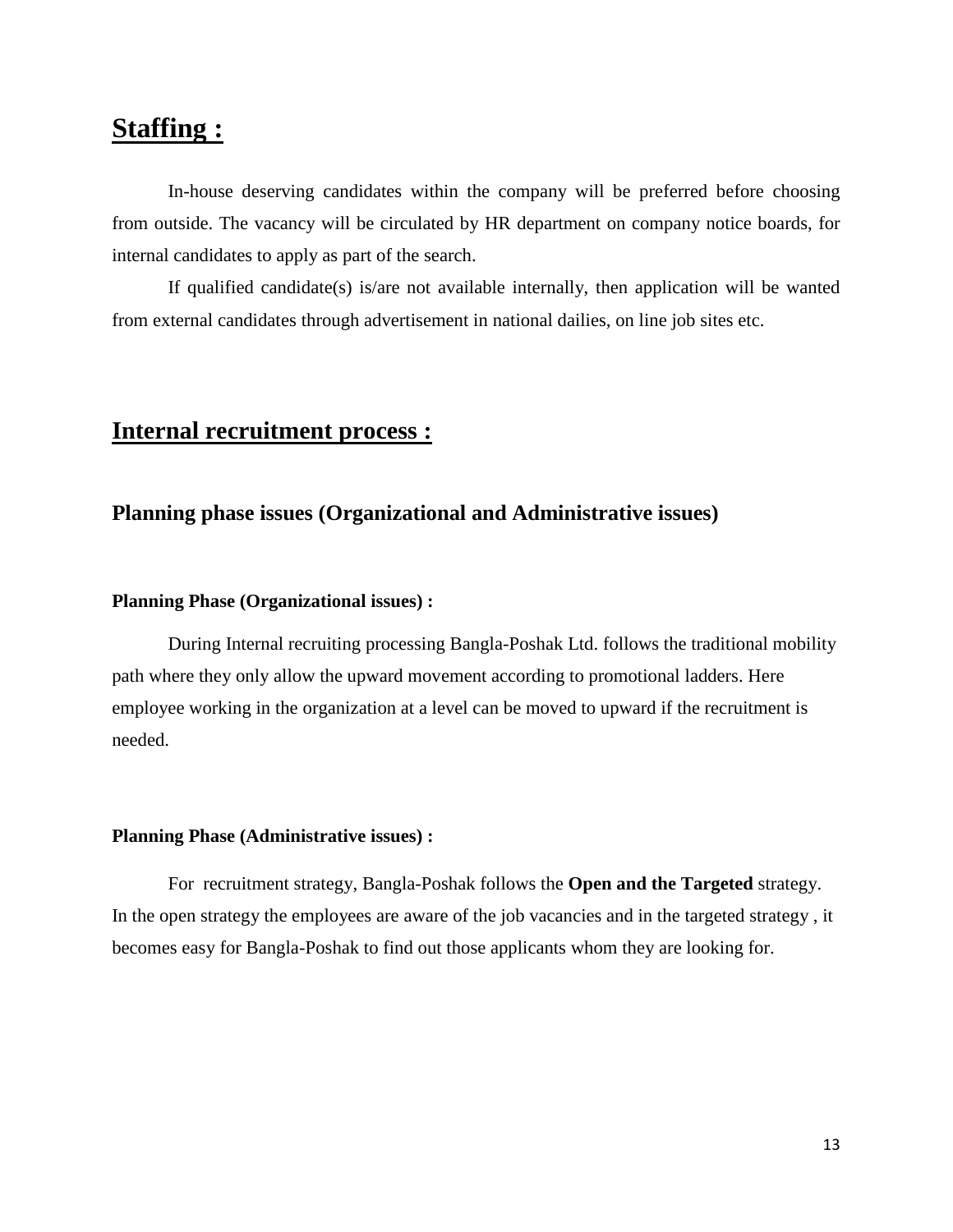Open internal recruitment system in Bangla-Poshak , is followed in such a way given below:



**Ratio analysis**isdone for Calculating manpower demand & supply **.** 

It grips forecasting based on the ratio between some causalfactors such as sales capacity and the number of employees required for that performance intensity.

Ratio Analysis can be of various kinds, such as Productivityratio, Direct labor ratio etc.

■ Bangla-PoshakLtd. uses the HRIS with privacy.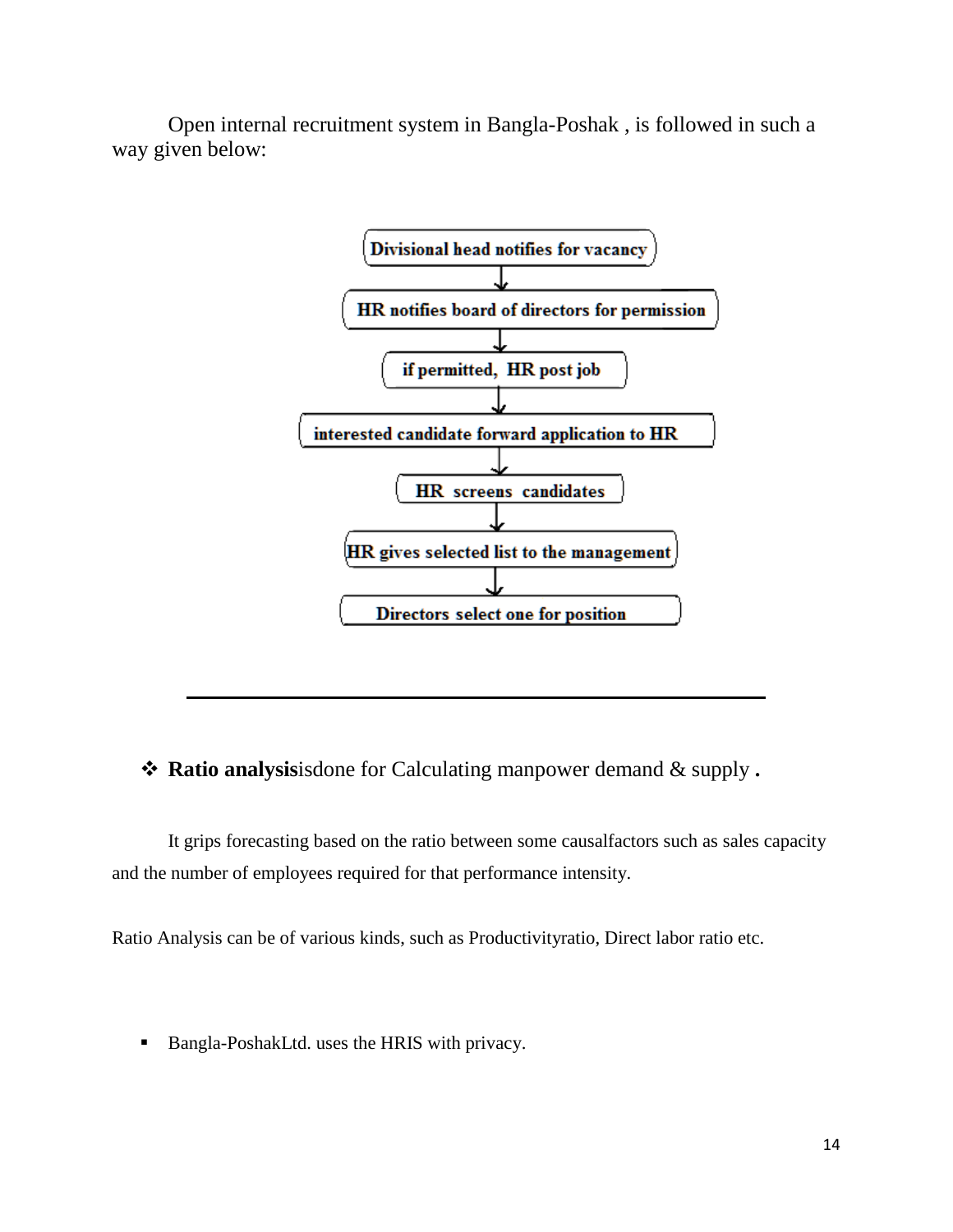## **Source of Candidates :**

 Bangla-Poshak uses internal lower level candidates as their source for internalrecruitment and they also wish that the candidates have past experience in that type of job.

## **Methods and medium used for communicating messages :**

 Job posting is done on ground floor notice board and cafeteria notice board defining job duties and eligibility requirements so that it becomes uncomplicated for those applicants who will be applying for the post.

It is essential for the applicants to have the better knowledge about the post they are applying for. It also helps them to decide whether they should go for it or not.

 Written document are applicable for medium of communication among the candidates and the management staffs.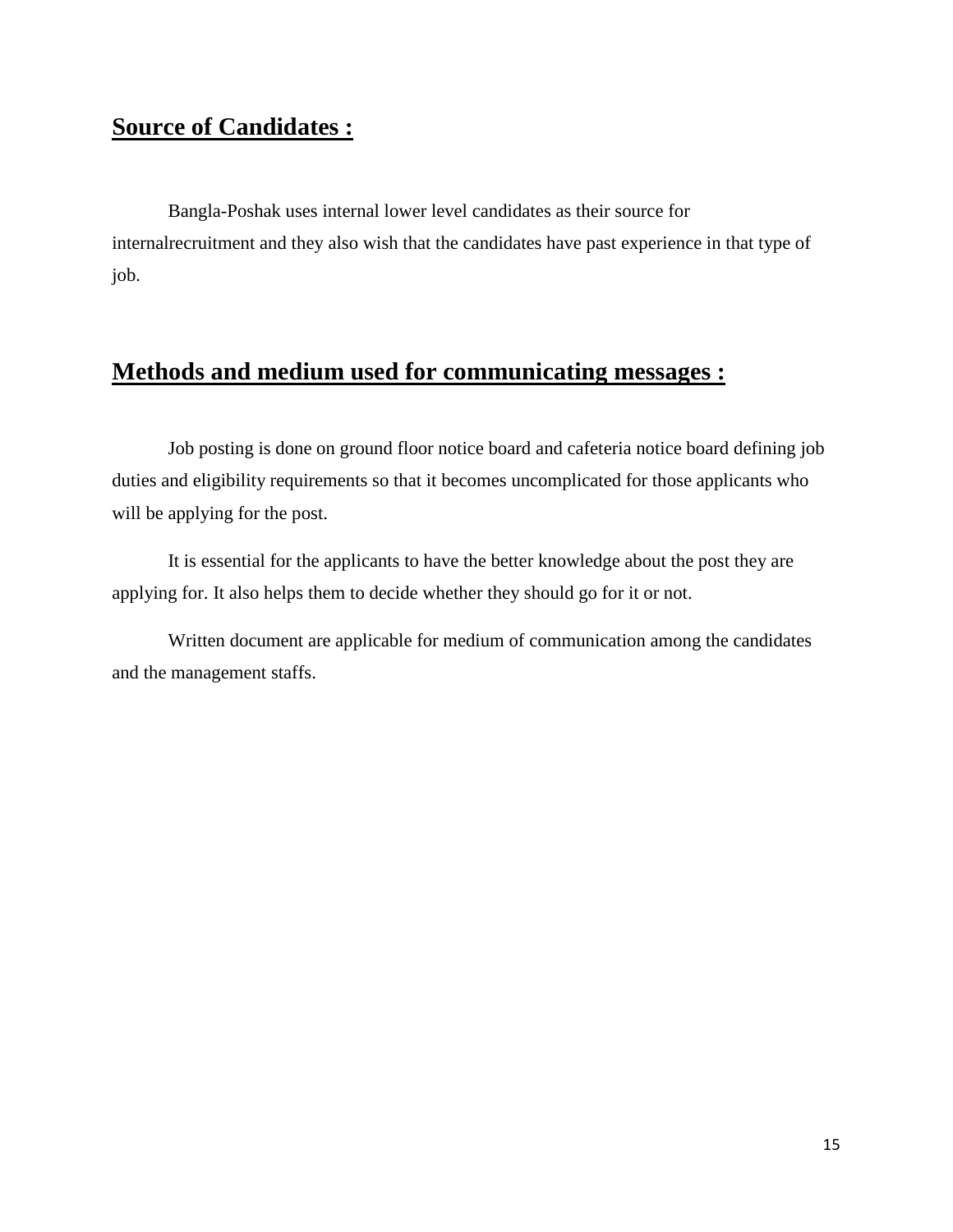### **External recruitment process :**

#### **Planning phase issues (organizational and administrative issues)**

#### **Organizational issues:**

 Bangla-Poshak uses own in-house recruitment functional group.Recruitment efforts are done centralized, so there is no duplication of effortoccurs and consistency is ensured.

#### **Administrative issues:**

 A formal document as requisition is taken that authorizes the filling of a job opening , which is authorized by signature of the higher management authority.

- . Lead time concern is followed
- . For vacant, just the specific departments contacts holder file is opened to search for previous candidates.
- . Top down approach is followed for recruitment budget authorization.
- . A recruitment guideline is given to be followed by applicants for a job
- . Applicants are set categorized by departments and non- qualified applicants are rejected.
- . Department head along with HR associates are recruiters.
- . Necessary skill trainings are given to the interviewers before starting selection.

From short listed candidates, management board does final selections.

#### **Strategy taken:**

Open recruitment is done to explore for new creditable candidates.

**Source of candidate:**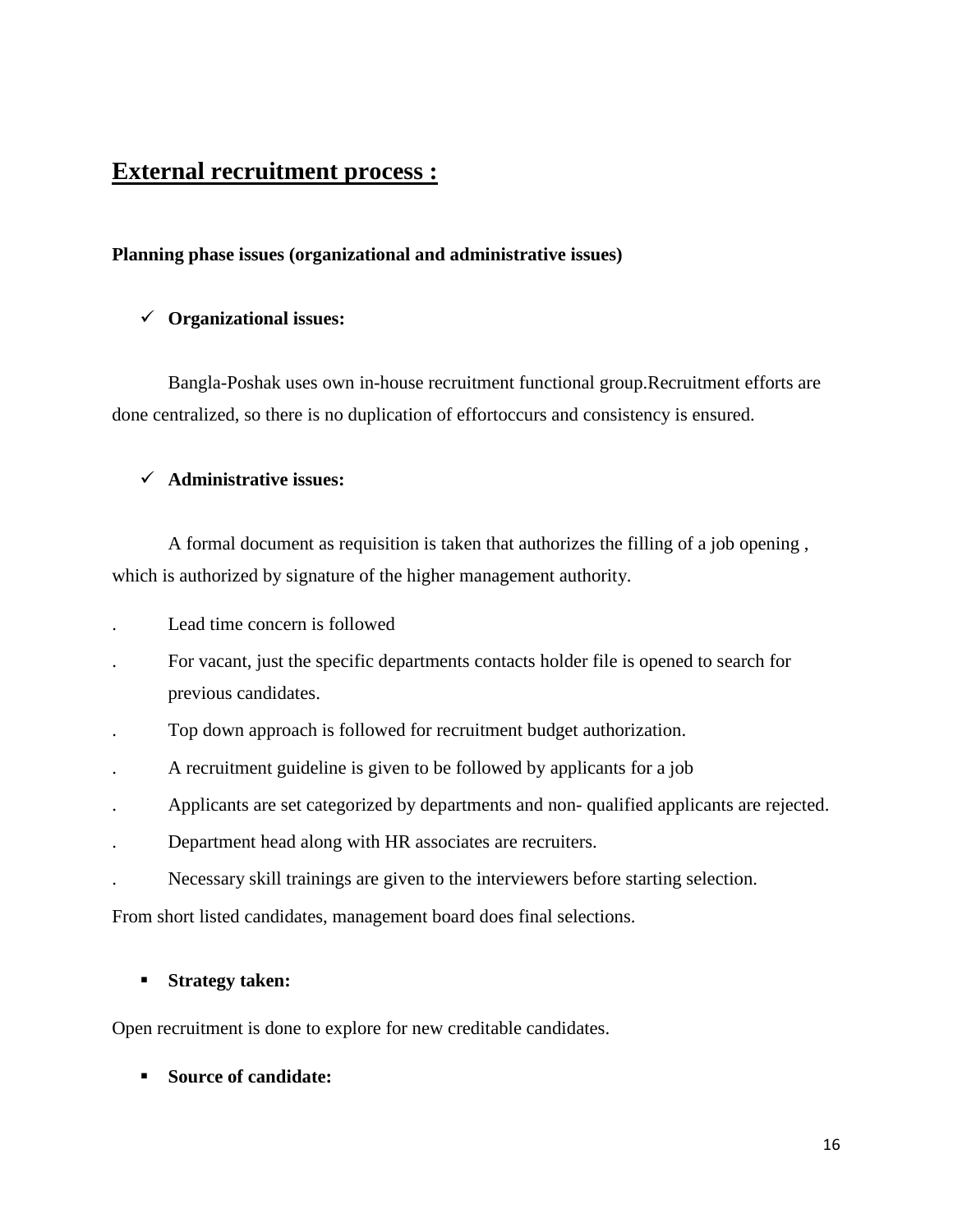Doing job in organizations after completing necessary degree, are the external source to apply.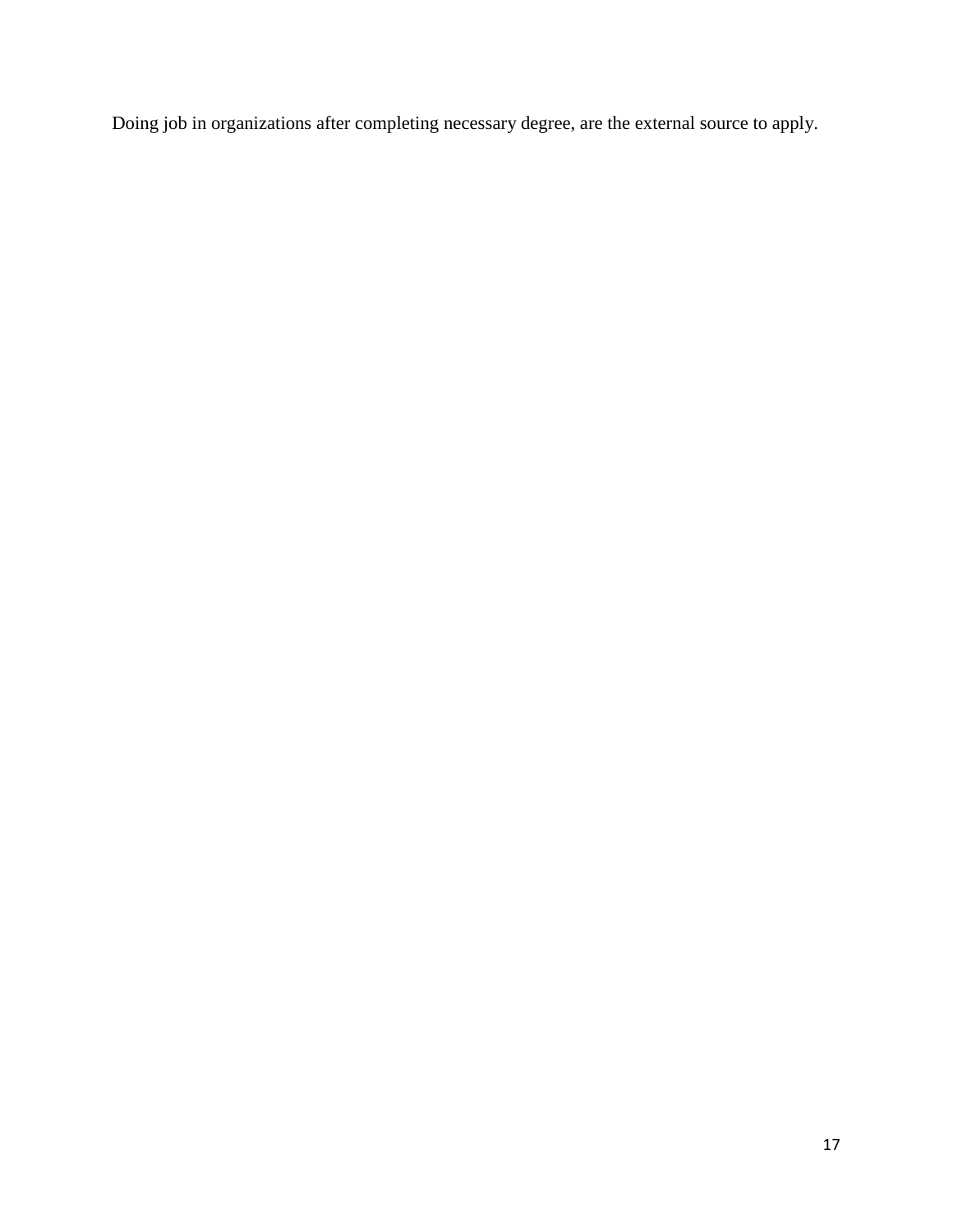## **Overall Selection Process :**

- CV analysis done by previous job experience, education, skills and valid institution.
- $\triangleright$  Identifies unqualified applicants and rejected.
- $\triangleright$  Then recruiters do test by interviewing
- $IQ$
- **Stress load ability test in emergency**
- **Knowledge**
- Introvert or extrovert
- $\blacksquare$  Motor skill
- **Mathematical ability skill**
- **Decision making skill**
- **Leadership skill** 
	- $\triangleright$  Select candidates to short list
	- $\triangleright$  Forwarded to management for final decision
	- $\triangleright$  Reference check
	- $\triangleright$  Management takes interview
	- Medical discrepancy verify: Parkinson, Schizophrenia, Mania, Phobia, Aids, Hepatitis, brutal kidney problem etc.
	- $\triangleright$  Final selection
- $\blacksquare$  By telephone
- Iob offer in printed format with duties, salary package etc.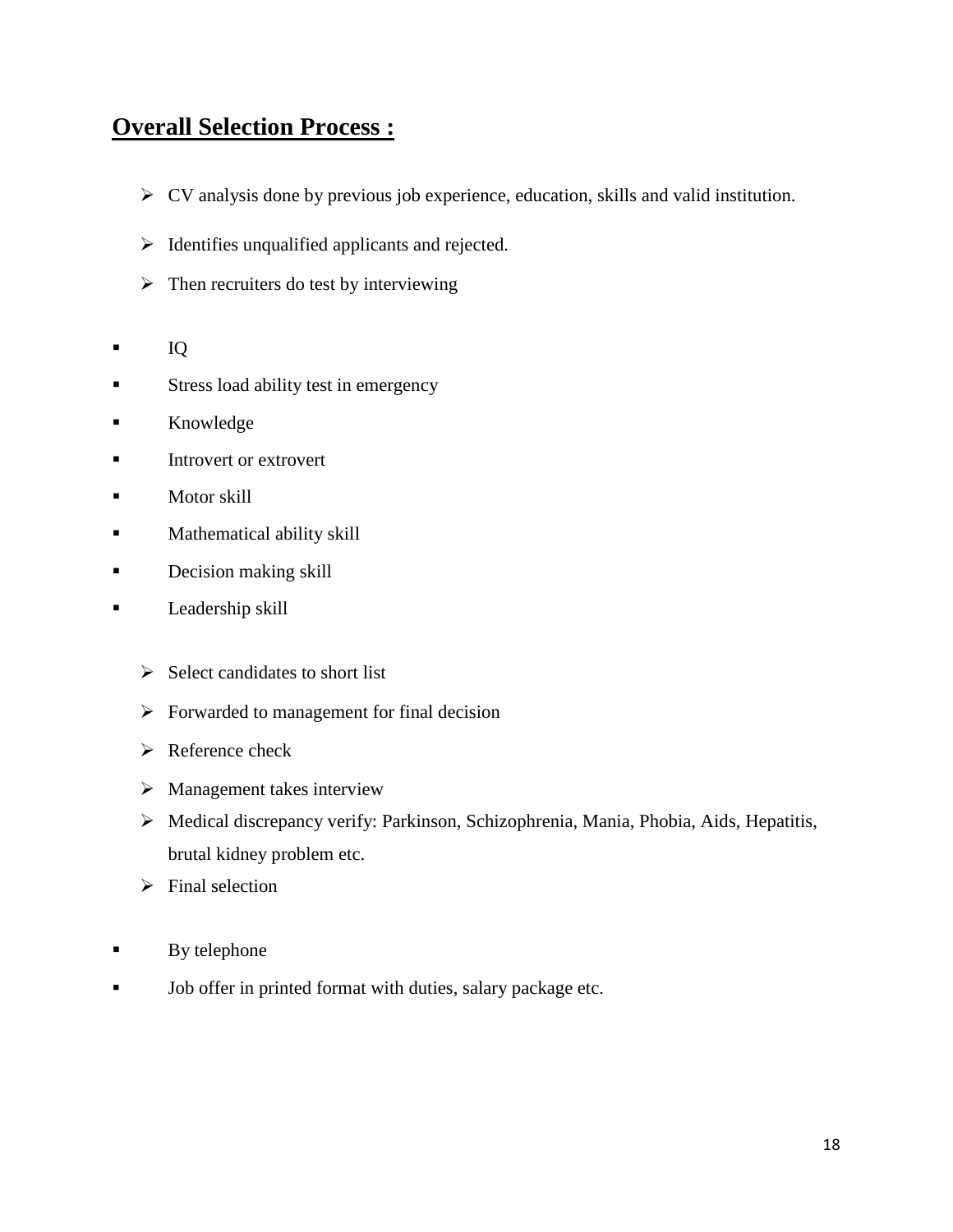## **Human Resource Planning**

**If shortage occurs:**

#### **Short term options:**

- **Increase overtime for labors only**
- Increase subcontracts for different projects  $\& 3<sup>rd</sup>$  party agents
- **Temporary hire**
- **Multiple job duties given**

#### **Long term options:**

**Hire employees** 

#### **If surplus occurs:**

#### **Short term options:**

- Reduce or stop overtime for labors only
- **Temporary shutdown or lay-off**

#### **Long term options:**

- Stop hire  $\&$  use attrition
- **Increase project works**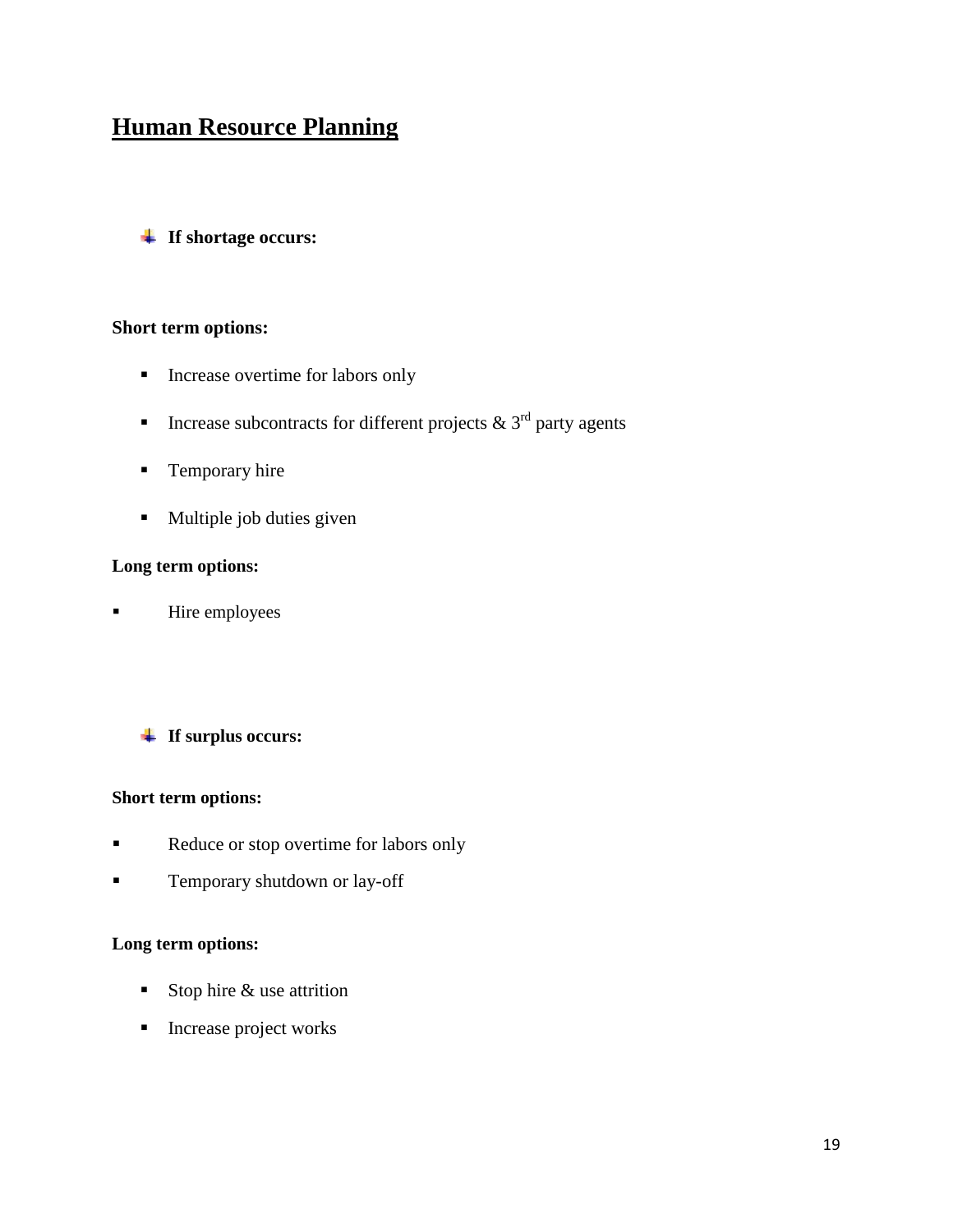## **Employees with minimum experience and degree (Commercial)**

|                |                            | <b>Educational</b>   |                   |
|----------------|----------------------------|----------------------|-------------------|
| List           | <b>Position</b>            | Qualification        | <b>Experience</b> |
| $\mathbf{1}$   | <b>General Manager</b>     | <b>Masters</b>       | 12                |
| $\overline{2}$ | Senior Manager             | <b>Masters</b>       | 8                 |
| 3              | Manager                    | <b>Masters</b>       | 6                 |
| $\overline{4}$ | <b>Assistant Manager</b>   | Masters/MBA          | 3                 |
| 5              | Senior Executive           | Masters/MBA          | $\overline{2}$    |
| 6A             | Executive                  | Masters/MBA          | $\mathbf{1}$      |
|                | Front Desk Executive/      |                      |                   |
| 6 <sub>B</sub> | Computer operator          | <b>Bachelor</b>      | $\overline{2}$    |
|                |                            | Retired non-         |                   |
| 6C             | <b>Security Officer</b>    | commissioned officer |                   |
|                | Supervisor/Senior Office   |                      |                   |
| <b>7A</b>      | <b>Assistant</b>           | <b>Bachelor</b>      | $\overline{2}$    |
| 7B             | Senior driver              | <b>HSC</b>           | $\overline{3}$    |
|                | Security                   |                      |                   |
|                | Supervisor/Driver/Office   |                      |                   |
| 8              | Assistant/Senior peon      | SSC/HSC              | 3                 |
|                | Peon/ Senior Guard/ Senior |                      |                   |
| 9              | Office Attendant/Messenger | <b>SSC</b>           | $\mathbf{1}$      |
| 10             | Guard/ Office Attendant    | 10/SSC               | $\theta$          |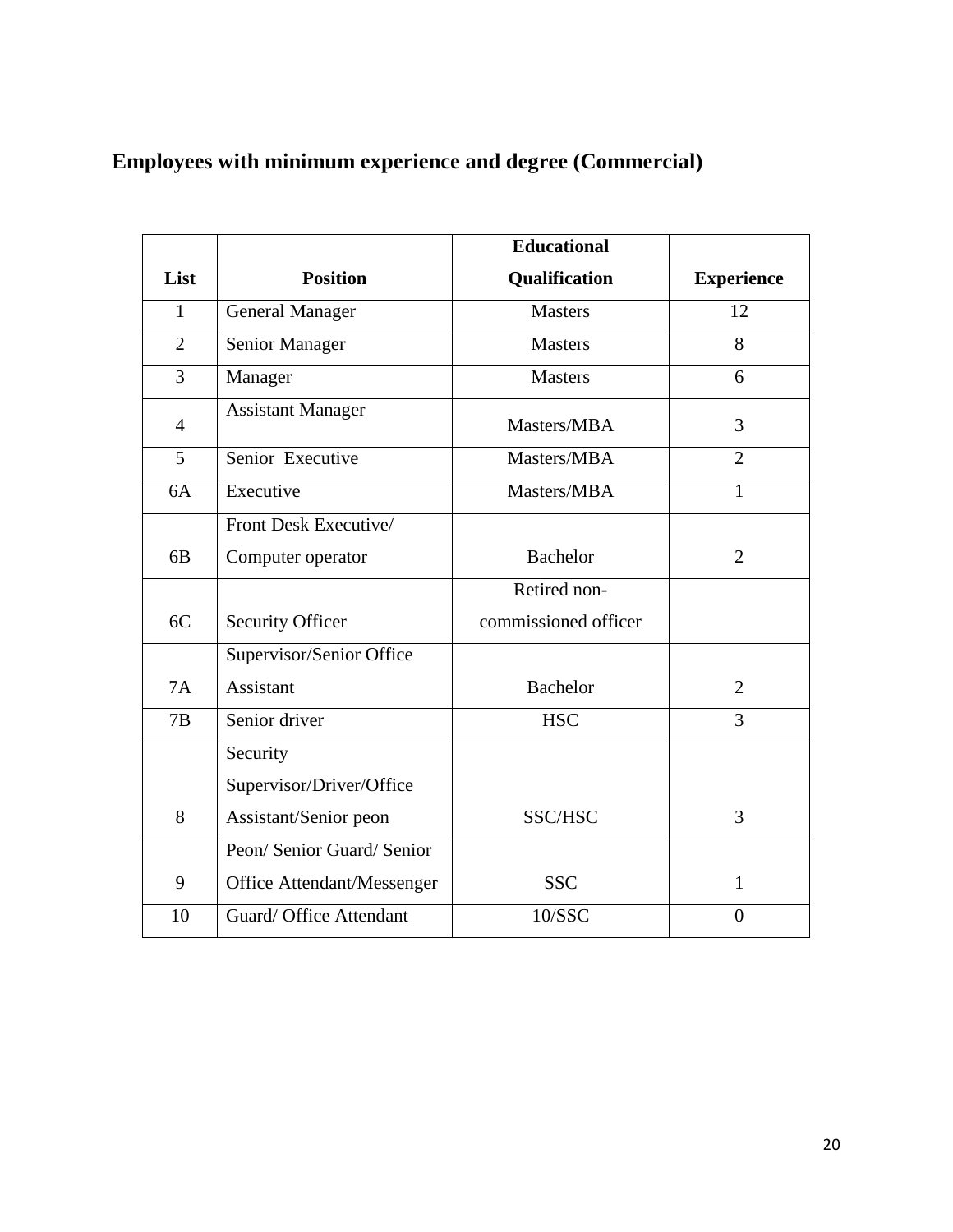## **# Employees with minimum experience and degree (Engineering/Technical)**

| List           | Position                                               | <b>Educational Qualification &amp; Experience</b>                                                |
|----------------|--------------------------------------------------------|--------------------------------------------------------------------------------------------------|
| 1              | <b>Chief Engineer</b>                                  | M.Sc.Eng. with 12-15 years experience                                                            |
| $\overline{2}$ | <b>Assistant Chief Engineer</b>                        | BSc.Eng. with 8 years experience                                                                 |
|                |                                                        | BSc.Eng. with 5 years experience /Diploma                                                        |
| 3              | <b>Executive Engineer</b>                              | Eng. with 8 years experience                                                                     |
| 4A             | Senior Principal officer                               | BSc. with 5 years experience                                                                     |
|                |                                                        | BSc.Eng. with 3 years experience /Diploma                                                        |
| 4B             | Project Engineer/Resident<br>Designer//Senior Designer | Eng. with 8 years experience or BSc<br>drafting/trade/training course with 8 years<br>experience |
|                |                                                        | B.Sc.Eng. /Diploma Eng. with 4 years                                                             |
|                | Assistant Engineer/Site Eng./                          | experience or B.Sc. drafting/trade/training                                                      |
| 5              | operator/Designer                                      | course with 5 years experience                                                                   |
|                |                                                        | Masters with 5 years experience /Bachelor                                                        |
| 6A             | Store officer                                          | with 7 years experience                                                                          |
|                | Senior Site Supervisor/ Senior                         | Diploma Eng. /Bachelor with 3 years                                                              |
| 6 <sub>B</sub> | Store Supervisor/Doctor                                | experience/FCPS                                                                                  |
| $\overline{7}$ | Site Supervisor/ Store Supervisor                      | Fresh Diploma Eng. /Bachelor                                                                     |
| 8              | <b>Store Assistant/Electrician</b>                     | HSC with experience                                                                              |
| 9              | Mechanic/senior man                                    | Technical with 3 years experience                                                                |
| 10             | Site labor/helper/floor attendant                      | Class 8                                                                                          |

## **Bangle poshak pay plan :**

Basic 80%

Benefit  $20\%$  = House & transport allowance, medical allowance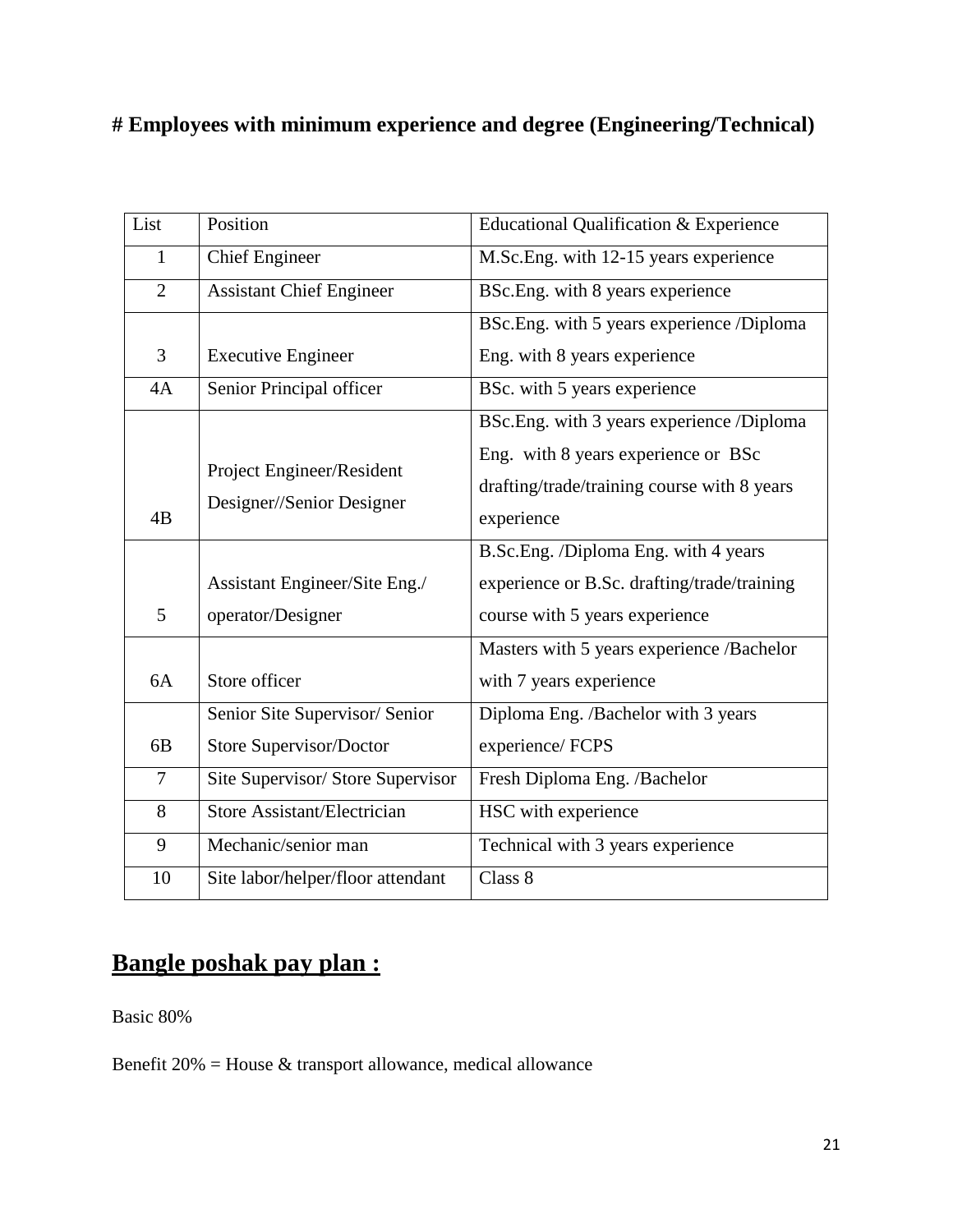Bonus =80% of base pay in 2 eid or other festivals forNon-muslims

Profit sharing by 4 members of Board of Directorsand Gain sharing by 11 members

Level  $1 - 10$  (Maximum)

Level : Pay Ranges

 1. 6000-8500 2.8500-11000 3. 11000-15000 4.15000-20000 5. 20000-28000 6.28000-35000 7. 35000-45000 8. 45000-60000 9. 60000-75000 10. 70000-90000

*Provident fund:* 10- 15% of basic pay for all permanent employees (after 1 years of service), only given if service contract exceeds minimum of 5 years.

*Insurance facility:* For all factory Employees (after permanent contract of service)

- **Education insurance for employees' children**
- Health insurance

*Home allowance* or home facility (any one only): for production department workers (after half years of service and permanent contract-ship)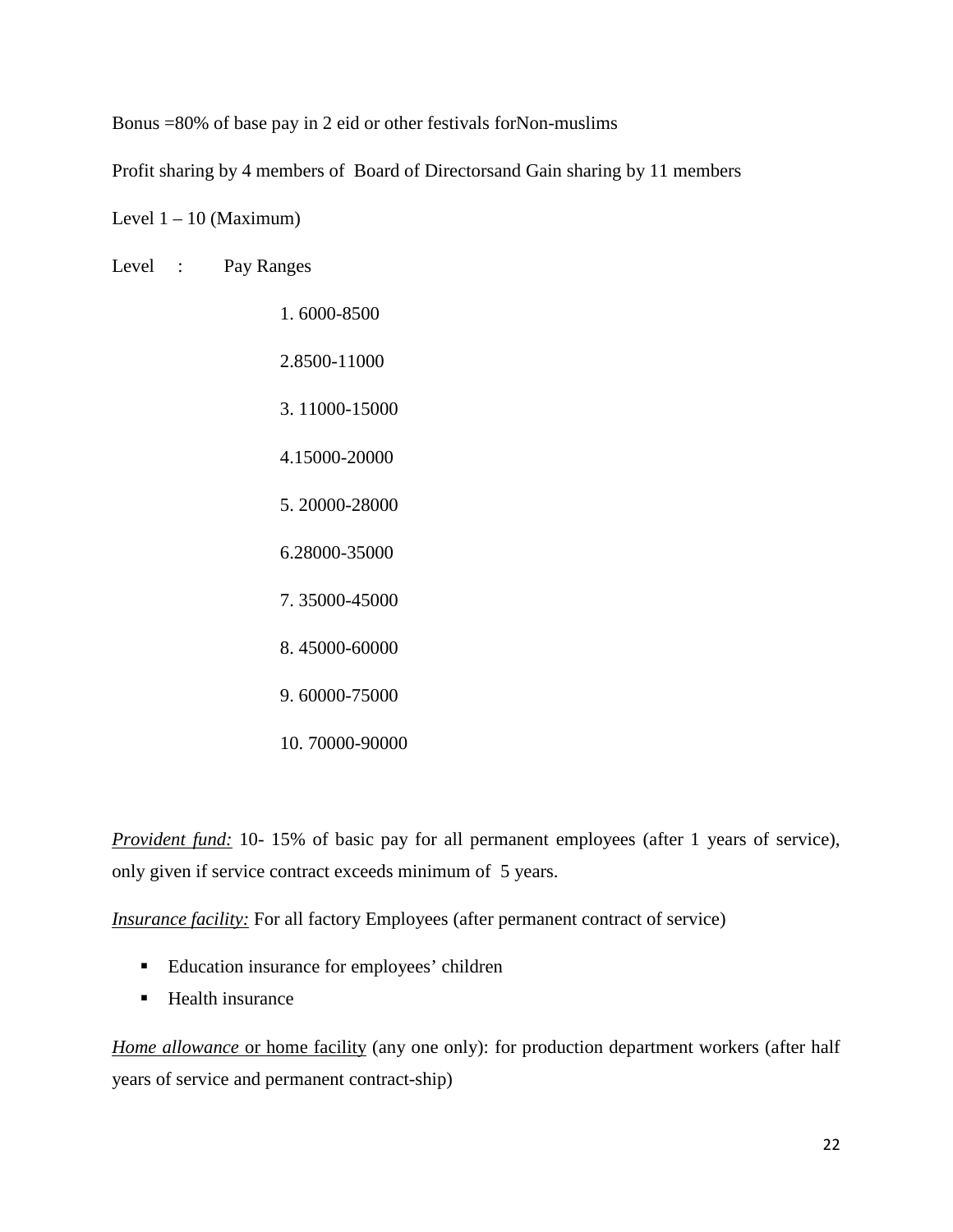# *Analysis*

### *Some steps for assessing hand level candidates in BanglaPoshak:*

For task(1), relative performance of work: marking

10 20 30 40 50 60 70 80 90 100

For task(2), relative performance of work : marking

10 20 30 40 50 60 70 80 90 100

- For task(3), relative performance of work : marking
- 10 20 30 40 50 60 70 80 90 100
	- Time spent by percentage:  $(0 \text{ to } 500\%$ , if no work=0)
	- Is there any need for new employee training? Which part? Yes / No . \_\_\_\_\_\_\_\_\_\_\_\_\_\_\_\_\_\_\_\_\_\_\_\_\_\_\_\_\_

#### KSAOs : searchedforBangla Poshak

• Management Line

-For marketing: Personal approach and communication techniques, Supply steps concepts.

-For accounting/finance: Concepts of math check whether clear or not?

-For HR: HR training concepts, Operation basics, Managing performance, Proper necessary Law ideas.

• Worker/Labor line:

-Product idea, Production steps, machine skills concepts, Basic iq, attentiveness, time management, psychomotor abilities.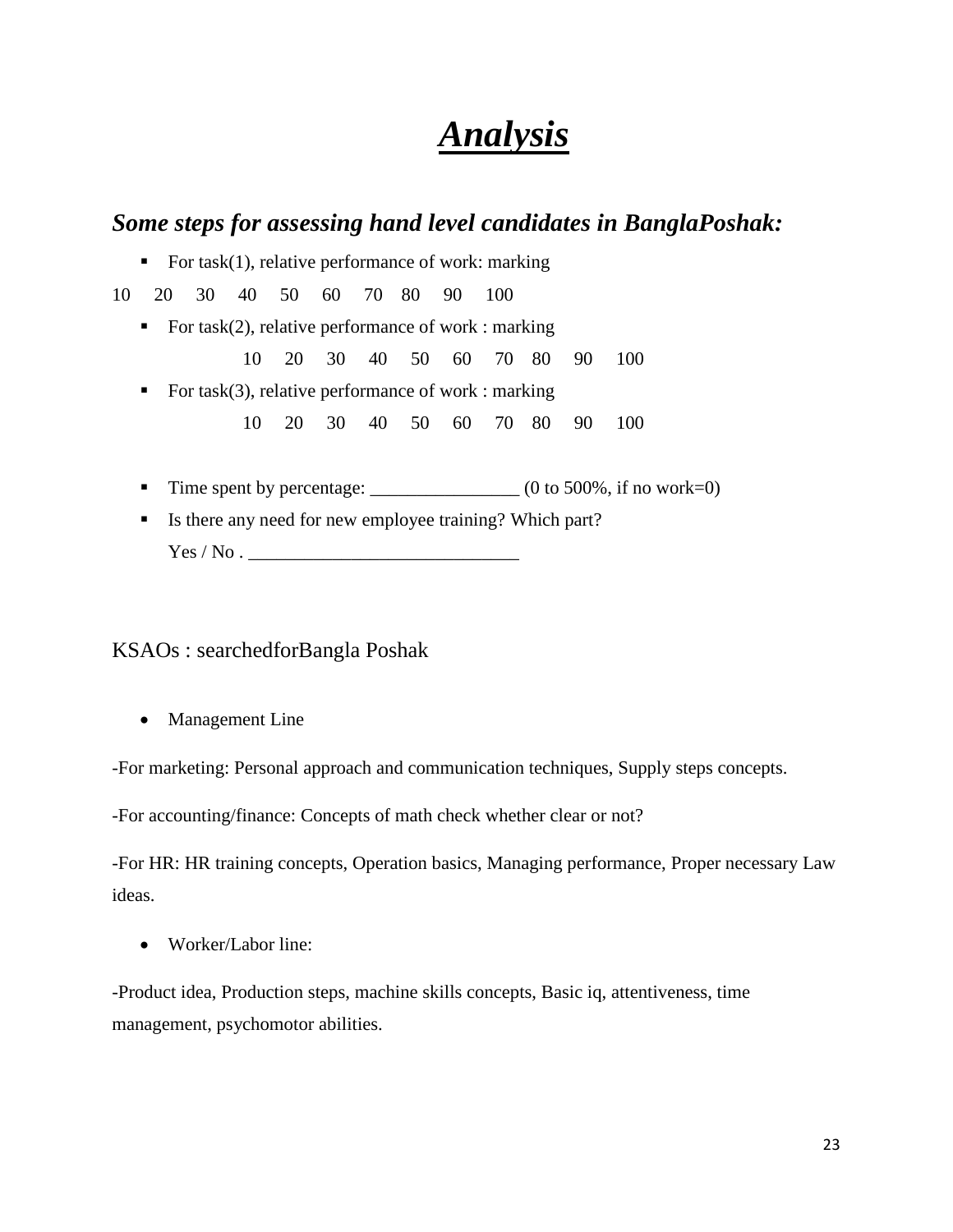-Drivers: License, Zigzag capability, previous accident record

-Guards: Honesty, Moral, Speech,  $6<sup>th</sup>$  sense, security ability check.

• Engineering line:

-IT concepts, Math and science, Programming building idea

-Electronics and electrical concepts

-Mechanical concepts

-Machine safety and maintenance, emergency service capability

# Design: Speed and software and instrument use concepts, art concepts, vision & color ok?

 $\blacksquare$  For all :

Memory, response rate, control ability, reaction time, Honesty &reliability, disability check, attendance, drug test.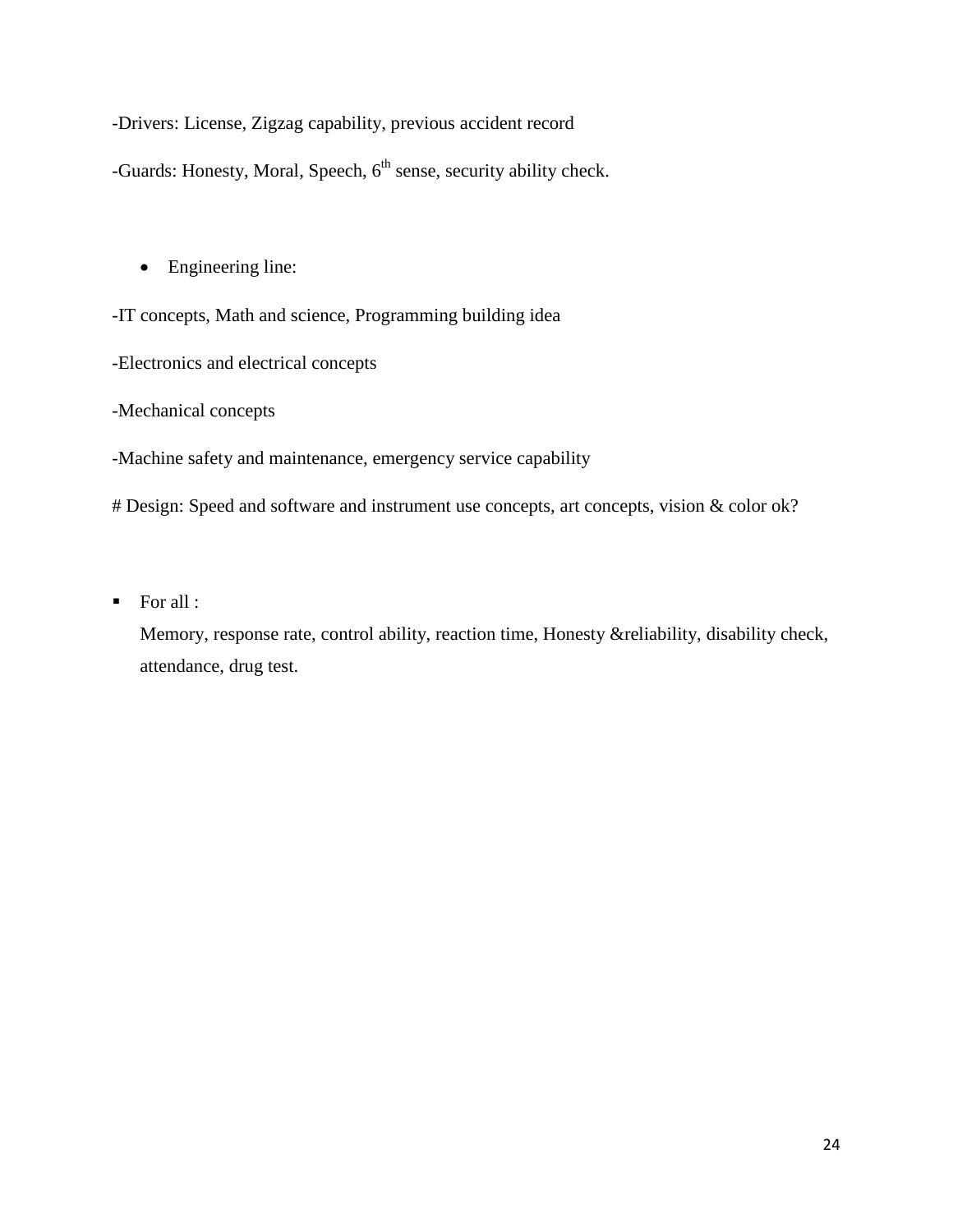# **Results/Comments and discussions :**

- Job security is a vital factor by comments of some workers.
- Many want more overtime to get more pay.
- Business environment should be updated.
- By my opinion, "Compensation & benefits" is more demanding than "Praise & recognition". But for job security, employees demand less pay sometimes in competitive market.
- To avoid Fraud and misrepresentation in recruit and selection, necessary skills should be checked. Negligence to check may be harmful.
- Message of communication should be developed to attract better applicants.
- CV is taken by e-mail and post-mail. Can manage a web CV taking format. That's better.

#Internal hiring has some drawbacks:

- No new better knowledge, skill, ability introducer in company.
- Require more training time to develop.
- May be under-represented to women, not all times.

#External hiring has below drawbacks:

- Identify applicants is time consuming to check and verify.
- Costly to search external staff market.
- New hire(s) need more time to match and mix with organization culture and peers.
- As some internal worker not having that position for more pay, negative attitude may grow up.
- As I was an external HR consultant as intern, many were feeling uneasy, to know my follow-up purpose, so observation may verify.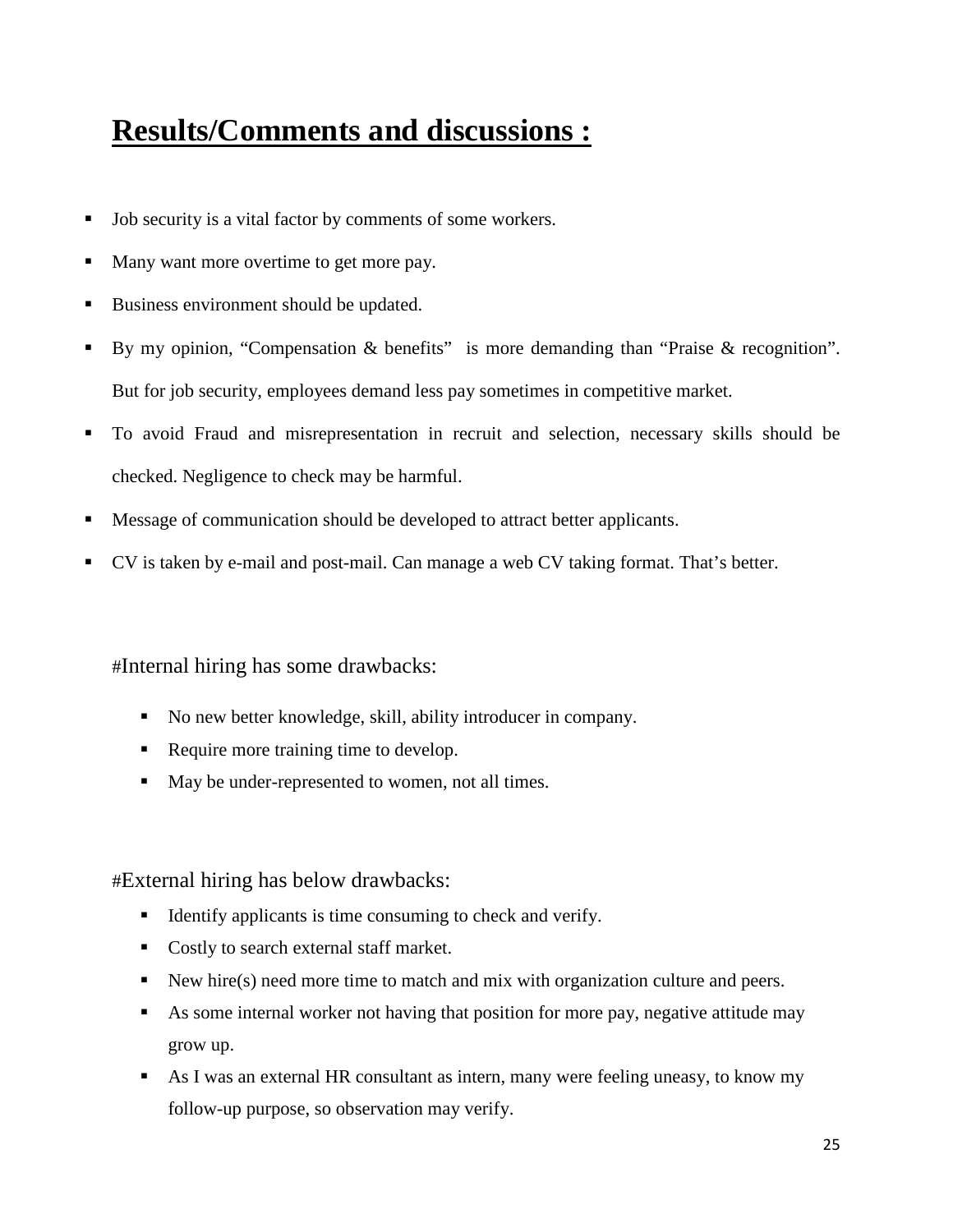## **Types of supposed risk:**

- *Economic risk* quick finance is hard
- *Functional risk* machinery problems, skilled employee absenteeism.
- *Physical risk* Building structure in earth quake and transport van problems
- *Communal risk* Mix and culture, political instability.
- *Psychological risk* sickness or mental inability or of issues of family members.

#### **# Analysis oneffectiveness of the recruitment process:**

Employees think the current recruitment process is lengthy and time consuming, as there is many machine concepts check.

The recruitment group is doing their works satisfactorily and recruiting desired candidates for their relevant post. Moreover, the recruitment team does not feel the recruitment process is costly.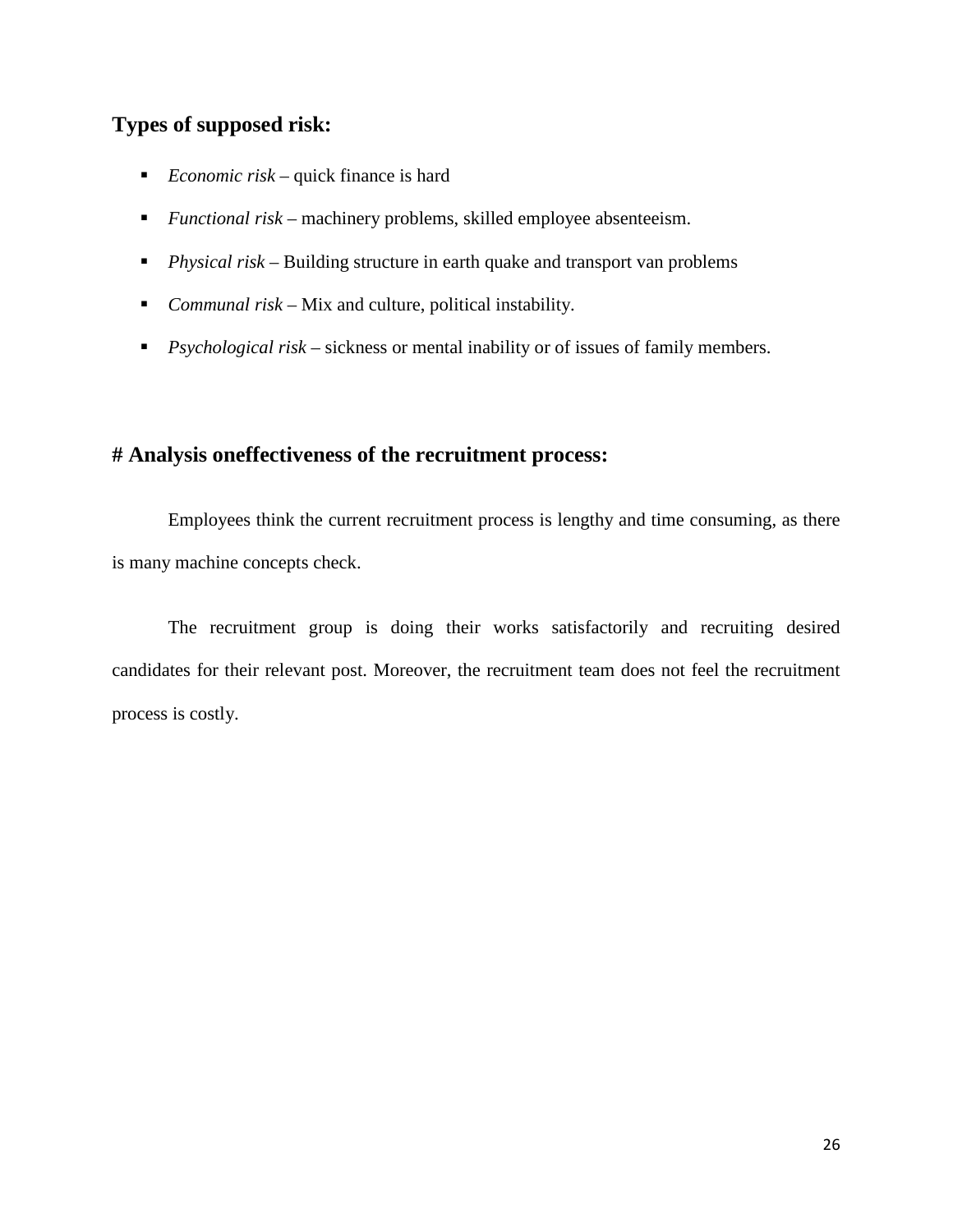# *The factorsto be in mind in recruitexecutives:*

### **Know-how:**

The sum total of what a person necessity has the capability to do to be effective.

- Technical, specialized depth and breadth.
- Managerial requirements to plan, organize, staff, direct and control resources for results.
- Human relation skills to influence, motivate, change behavior and build relationship.

### **Problem solving:**

The requirements for and capability to use know-how effectively to develop solutions that improve effectiveness.

- Environment- the context of the job and its focus
- Challenge-the availability of guides and complexity of analyses required

### **Accountability:**

The requirement for and ability to achieve desired results

- Freedom to act: focus on decision making authority vested in the position to achieve results
- Scope: focus on the importance of results expected relative to the enterprise
- Impact: focus on the impact the position has on the relevant scope measure for the position.
- Evaluation is also done based on Skill, effort, responsibility and work match condition.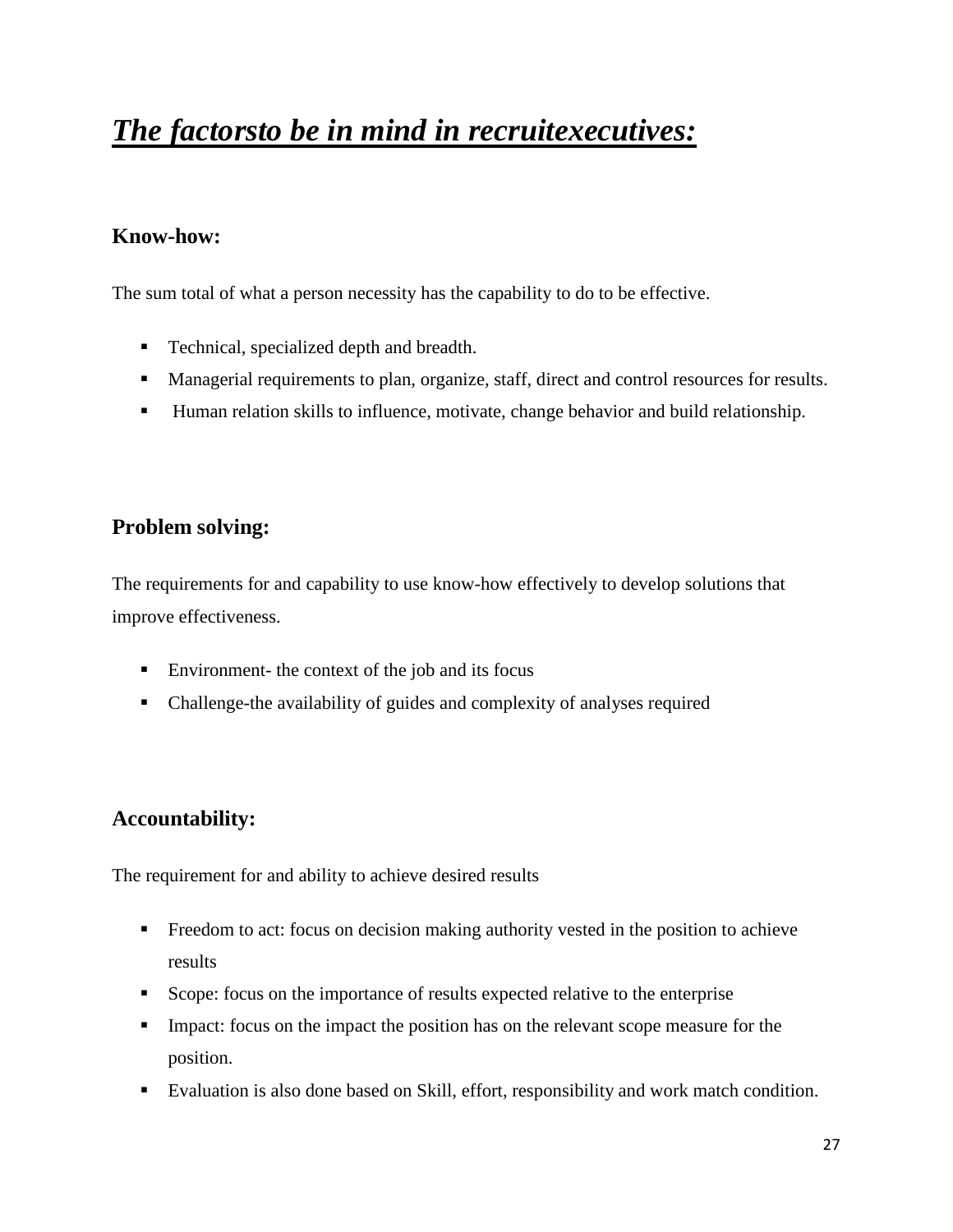## **Recommendations:**

- Should be cost efficient making cost less; and Labor increase with work.
- May give prize to the best performer employees, specially to highest productivity giver personnel every 6 months.
- As an alternative of short-term relationships, Merchandisers need to develop long term relationship with the key parties – buyers, buying houses and suppliers etc.
- As a developing industry, Bangla Poshak Limited should always be in mind that, customer retention is more important than buyer attraction. If they can follow this idea then they can increase more.
- Should go for production in Bangladesh also for go in long run business.
- May introduce 360 degree evaluation system, then biasness will be reduced.
- Should improve fire insurance.
- When any worker's productivity goes higher but paid less than market, employees tends to work less or try to shift to other business or organization. So, pay should be proper on basis of each employee's productivity and expected market demand.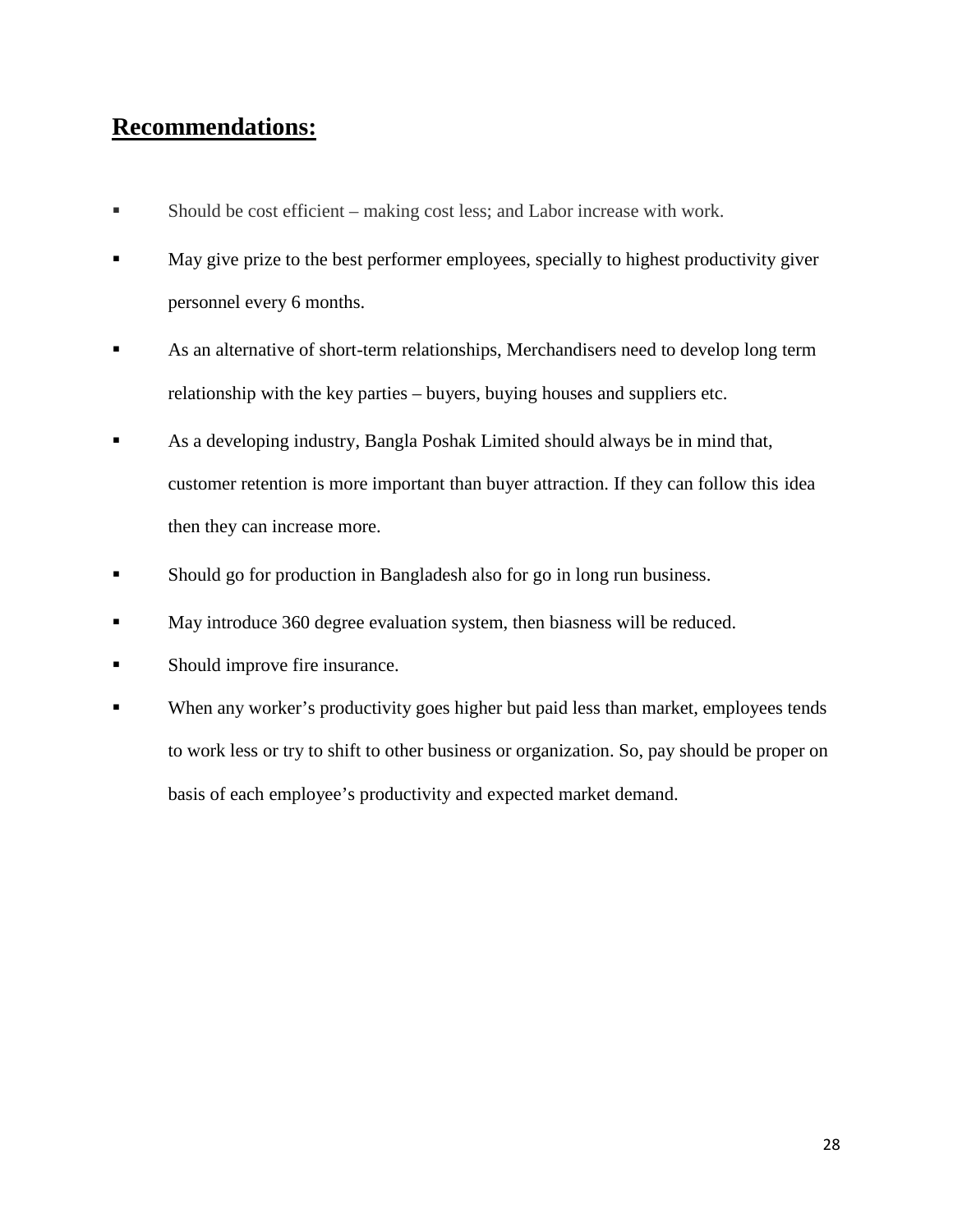## **Conclusion :**

A large number of people of different occupation in our society have been in demand of dress and clothes in Bangladesh as well as abroad. Many of them are intended and financially capable to purchase cloth sales shop. More-over, there are so many moneyed businessmen who engaged to run their business within rental commercial shopping space due to scarcity of shopping space built for sales purpose.

With a view to provide people abroad with garments products. "Bangla-PoshakLtd." amongst others, is active in textile associated business at a reasonable cost.

Human Resource division of Bangla-PoshakLtd. is working to achieve sustainable growth in Textile business, holding new strategies expects that their objective will be successful through proper planning, recruitment, selection and employment.

 It's a primary duty for us to present a perfect working place for the readymade garments sector of Bangladesh which has given our economy a strong base, created jobs for millions of people, particularly for women, lifted them from the gap of constant poverty and given them a glorious life.

Now what we need to do is dealing with all the challenge facing our readymade garments industry,concrete the way for its advanceprogress.

Lastly, a note, please take HR department as neutral negotiation promoter and management to disburse proper compensation among employees; it's not of power apply on workers, as by comments of some mates .

29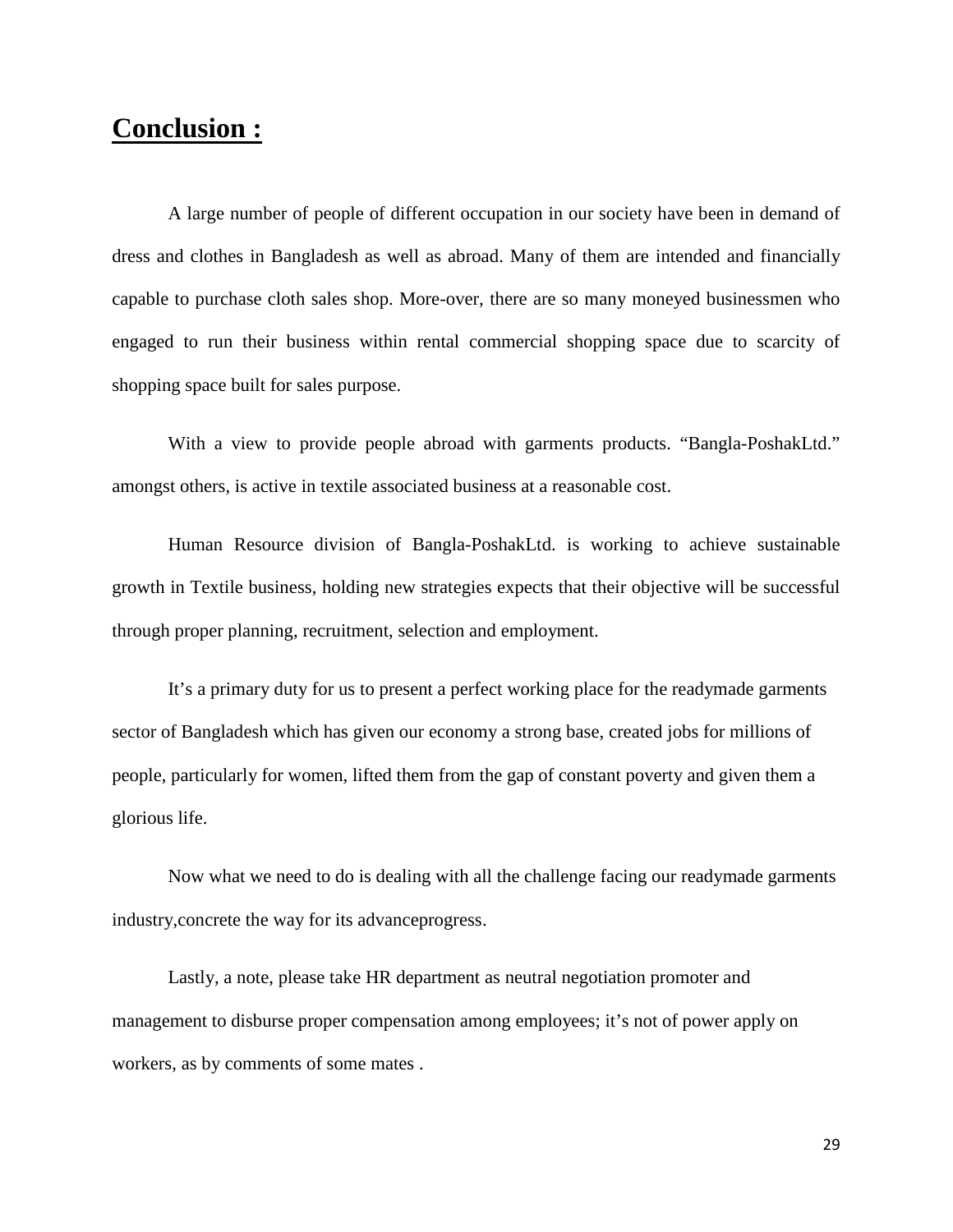## **Appendix:**

 $Attention = Friction$ 

- Retention = Secure the service fixed
- KSAOs = Knowledge, skills, abilities and Other characteristics
- $CV = Curricular$  vitae, with educational  $\&$  job experiences
- Long term  $=$  take time more than 1 year
- Short term  $=$  take time equal or less than 1 year

## **Attachments :**